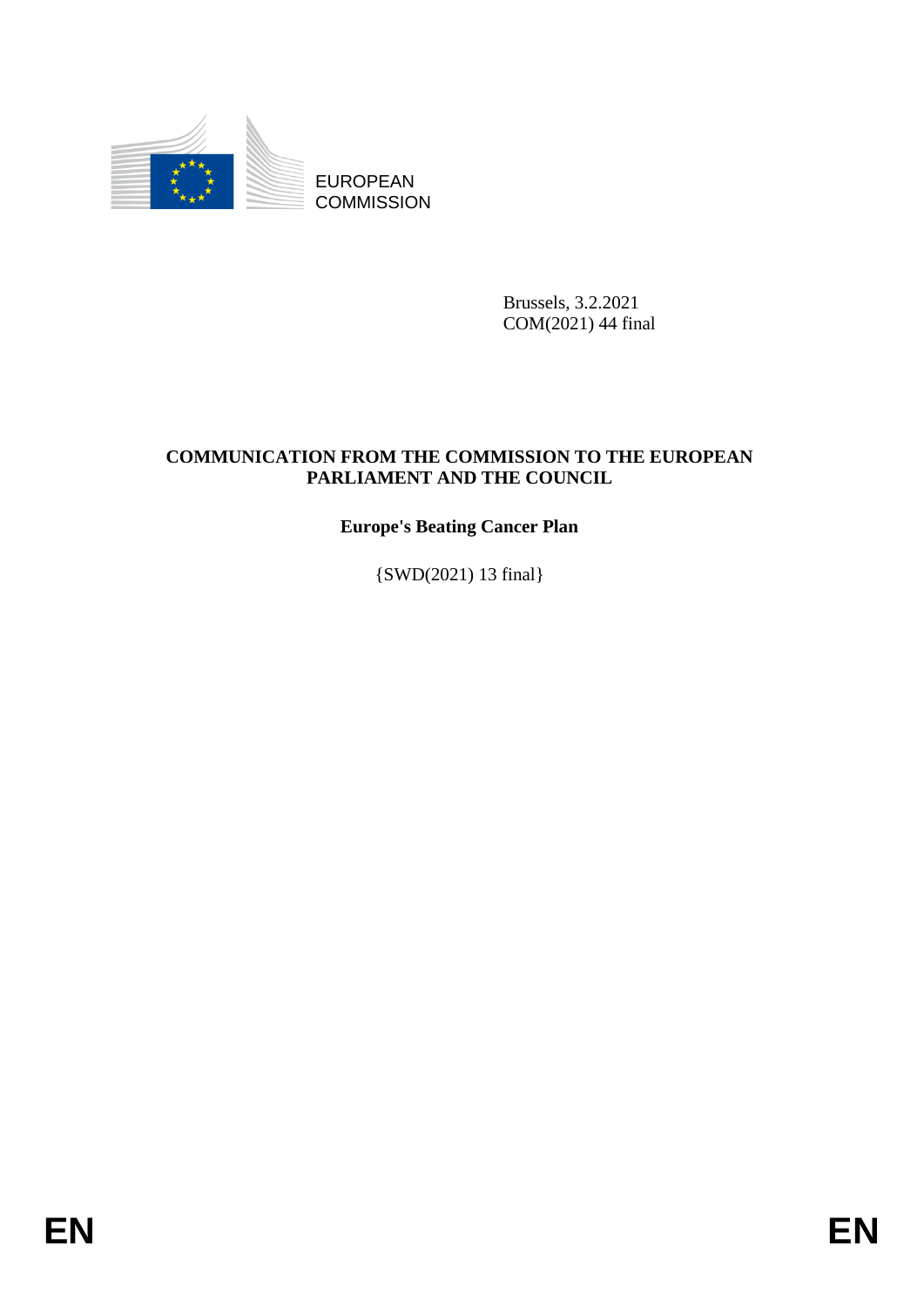# **CONTENTS**

| 1.                                                                                             |      |                                                                                      |
|------------------------------------------------------------------------------------------------|------|--------------------------------------------------------------------------------------|
| A modern approach to cancer: new technologies, research and innovation at the service of<br>2. |      |                                                                                      |
|                                                                                                | 2.1. |                                                                                      |
|                                                                                                | 2.2. |                                                                                      |
| 3.                                                                                             |      |                                                                                      |
|                                                                                                | 3.1. |                                                                                      |
|                                                                                                | 3.2. |                                                                                      |
|                                                                                                | 3.3. |                                                                                      |
|                                                                                                | 3.4. | Improving health promotion through access to healthy diets and physical activity  10 |
|                                                                                                | 3.5. |                                                                                      |
|                                                                                                | 3.6. |                                                                                      |
|                                                                                                | 3.7. |                                                                                      |
| 4.                                                                                             |      |                                                                                      |
| 5.                                                                                             |      |                                                                                      |
|                                                                                                | 5.1. |                                                                                      |
|                                                                                                | 5.2. |                                                                                      |
|                                                                                                | 5.3. |                                                                                      |
| Building on the promise of personalised medicine for cancer prevention, diagnosis and<br>5.4.  |      |                                                                                      |
| 6.                                                                                             |      |                                                                                      |
| 7.                                                                                             |      |                                                                                      |
| 8.                                                                                             |      |                                                                                      |
| 9.                                                                                             |      |                                                                                      |
| 10.                                                                                            |      |                                                                                      |
|                                                                                                |      |                                                                                      |
|                                                                                                |      |                                                                                      |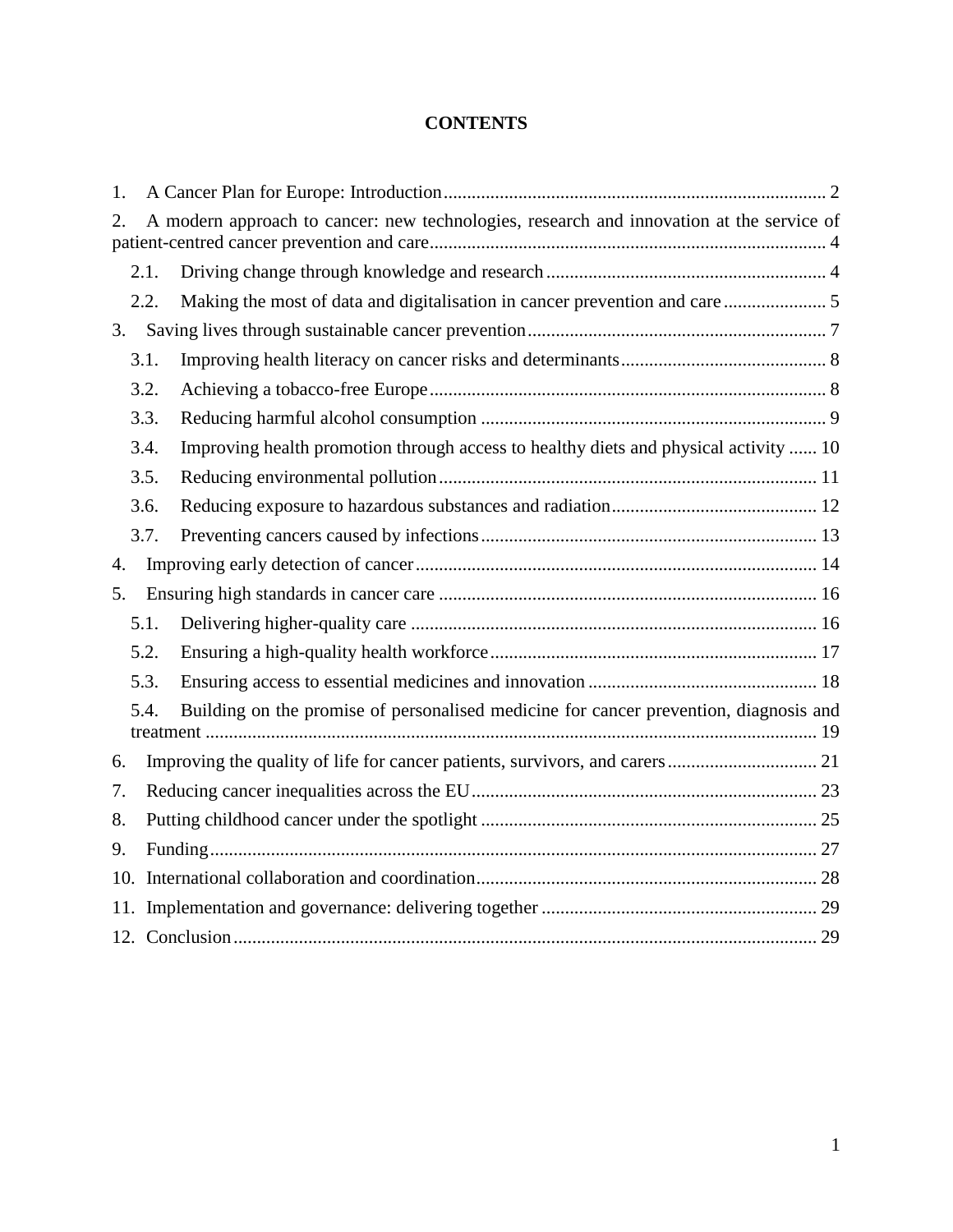### <span id="page-2-0"></span>**1. A CANCER PLAN FOR EUROPE: INTRODUCTION**

Cancer concerns us all in one way or another. In 2020, 2.7 million people in the European Union were diagnosed with the disease, and another 1.3 million people lost their lives to it<sup>1</sup>. Cancer is an individual diagnosis that has important impacts on patients, but it also severely affects the lives of their families and friends.

Today, Europe accounts for a tenth of the world's population, but a quarter of the world's cancer cases. Unless we take decisive action, lives lost to cancer in the EU are set to increase by more than 24% by 2035<sup>2</sup>, making it the leading cause of death in the EU. The overall economic impact of cancer in Europe is estimated to exceed  $\epsilon$ 100 billion annually. Moreover, the COVID-19 pandemic has severely impacted cancer care, disrupting prevention and treatment, delaying diagnosis and vaccination, and affecting access to medicines. Since the pandemic began, the number of cancer diagnoses has decreased, foreshadowing a future increase in cases.

The EU has been working to tackle cancer for decades and its actions, for example **on tobacco control** and **protection from hazardous substances**, have saved and prolonged lives. However, the last European action plan against cancer was developed in the early 1990s and the world has seen major progress in cancer treatment in the years since. Personalised medicine – tailored to individual situations and needs – has radically changed patients' prognoses. Meanwhile, research and innovation, such as  $mRNA<sup>3</sup>$  technologies, alongside digital technologies, have dramatically advanced our understanding of cancer initiation and progression, prevention and diagnosis.

**Europe urgently needs a renewed commitment to cancer prevention, treatment and care** that recognises the growing challenges, and opportunities to overcome them, including the developments in cancer care. We need a whole-of-government approach that focuses on the patient and maximises the potential of new technologies and insights; strengthens cooperation and opportunities for EU added value; eradicates inequalities in access to cancer knowledge, prevention, diagnosis and care; and delivers improved health outcomes to patients.

**Europe's Beating Cancer Plan** is the EU's response to these needs. It reflects a **political commitment to leave no stone unturned to take action against cancer**. Mobilising the collective power of the EU to drive change to the benefit of our citizens, the Cancer Plan contains concrete, ambitious actions that will support, coordinate and complement Member States' efforts to reduce the suffering caused by cancer. It marks the beginning of a new era in cancer prevention and care, where patients have access to high-quality screening, treatments and the latest state of the art technologies, with support at EU level that allows scale and specialisation, while fully respecting Member States' responsibilities in health policy<sup>4</sup>. In doing

 $\mathbf{1}$ <sup>1</sup> Most recent estimates from the European Cancer Information System (ECIS) for the EU-27 countries. New diagnoses cover all types of cancer, apart from non-melanoma skin cancer.

 $\mathfrak{D}$ [https://gco.iarc.fr/tomorrow/en/.](https://gco.iarc.fr/tomorrow/en/)

<sup>&</sup>lt;sup>3</sup> mRNA (messenger Ribonucleic acid) is the molecule that direct cells in the body to make proteins. It can be used to make vaccines to prevent or treat specific diseases, such as certain types of cancer or viruses like COVID-19.

<sup>4</sup> See Article 168 of the Treaty on the Functioning of the European Union.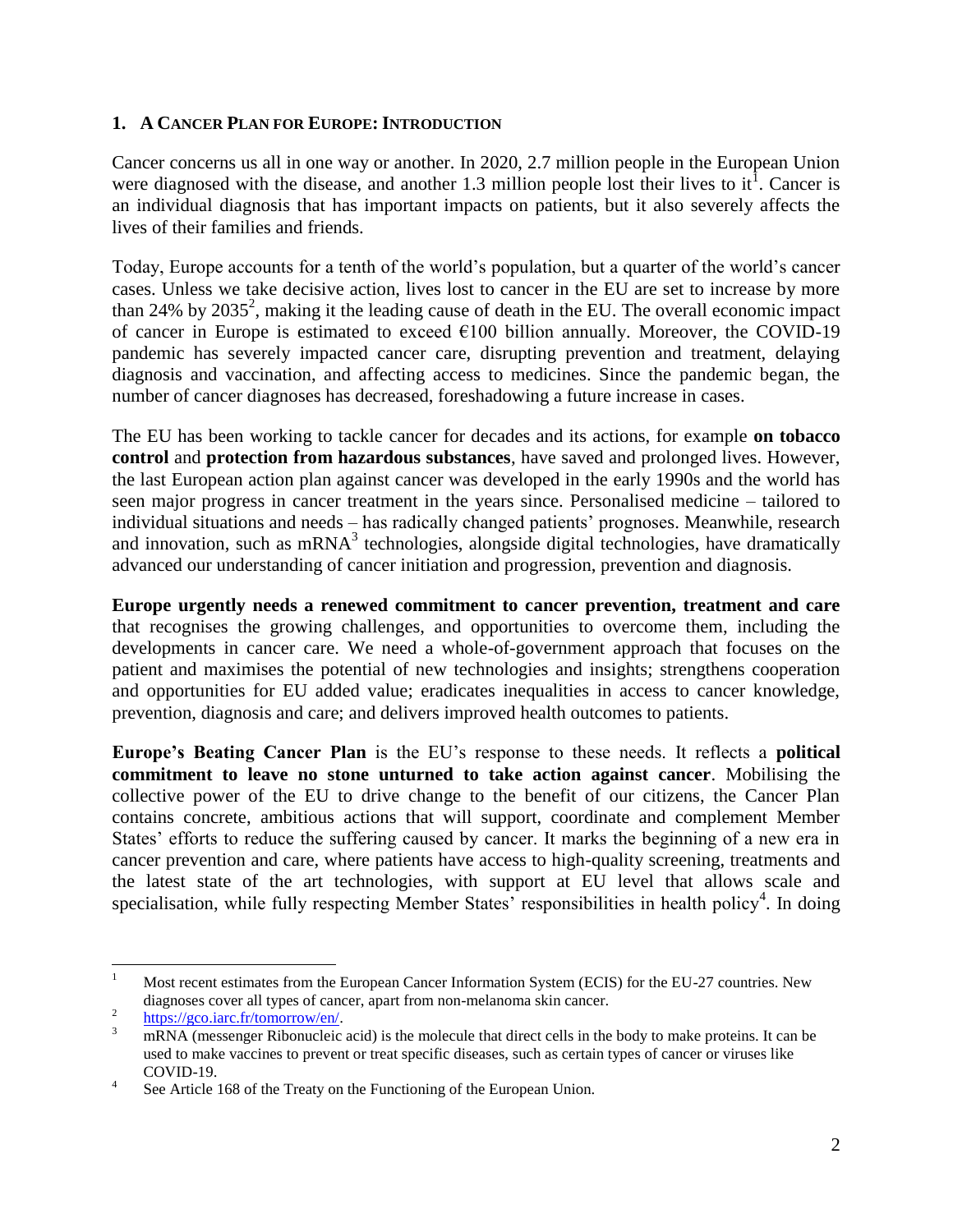so, it delivers on the political guidelines of Commission President von der Leyen. It is also a direct response to the strong and clear calls from the European Parliament for action in this area.

**The aim of Europe's Beating Cancer Plan is to tackle the entire disease pathway**. It is structured around four key action areas where the EU can add the most value: (1) prevention; (2) early detection; (3) diagnosis and treatment; and (4) quality of life of cancer patients and survivors. Over the coming years, it will focus on research and innovation, tap into the potential that digitalisation and new technologies offer, and mobilise financial instruments to support Member States.

With its policy objectives, supported by **ten flagship initiatives** and **multiple supporting actions**, the Cancer Plan will help Member States turn the tide against cancer. It will enable expertise and resources to be shared across the EU - supporting countries, regions and cities with less knowledge and capacity. It will help researchers to exchange findings between small and large Member States and to have access to crucial health data on the potential causes of cancer and promising treatments for it. Medical staff and hospitals will be able to tap into a wealth of shared information. Ultimately it will ensure that patients across the EU can benefit from better care and treatment.

Europe's Beating Cancer Plan is a key pillar of a **stronger European Health Union** and a more secure, better-prepared and more resilient EU. It outlines substantive actions to mitigate the impact of the COVID-19 pandemic on cancer care and support structural improvements for a more sustainable cancer pathway. In addition, the new, ambitious **EU4Health programme** and other EU instruments will provide substantial financial support with **€4 billion** to Member States in their efforts to make their health systems more robust and more able to address cancer.

The COVID-19 pandemic and the experience with vaccine development have clearly shown us that when we come together, when we pool our efforts and resources, it is possible to make unprecedented progress. It requires the unique convening power of the EU, fixing goals, setting clear deadlines, committing the necessary funding and connecting the main actors through effective partnerships. Applying this approach to cancer can deliver effective results. By working as a team and combining efforts at national and EU level, we can overcome individual weaknesses, reduce fragmentation, and deliver a more effective and more equal response to cancer. The strength and success must also build on engaging and communicating with the wider public to support our joint efforts. Recognising the value of partnerships, the Cancer Plan is based on a '**Health in All Policies**' multi-stakeholder approach and is the result of an extensive consultation process. It reflects the views of stakeholder groups and patients, the European Parliament and Member States.

A broad array of EU policies will support the Cancer Plan with digitalisation, research and innovation as the starting point for a new approach to cancer care in the EU. Actions will span across policy areas, from employment, education, social policy and equality, through marketing, agriculture, energy, the environment and climate, to transport, cohesion policy, and taxation. This will enable the Cancer Plan to tackle cancer drivers in our schools and in the workplaces, in research labs, in our towns and cities, and in our rural communities; and to do so using innovation, healthy choices and improvements to our environment. Cooperation will also be pursued internationally within the established cooperation framework with the World Health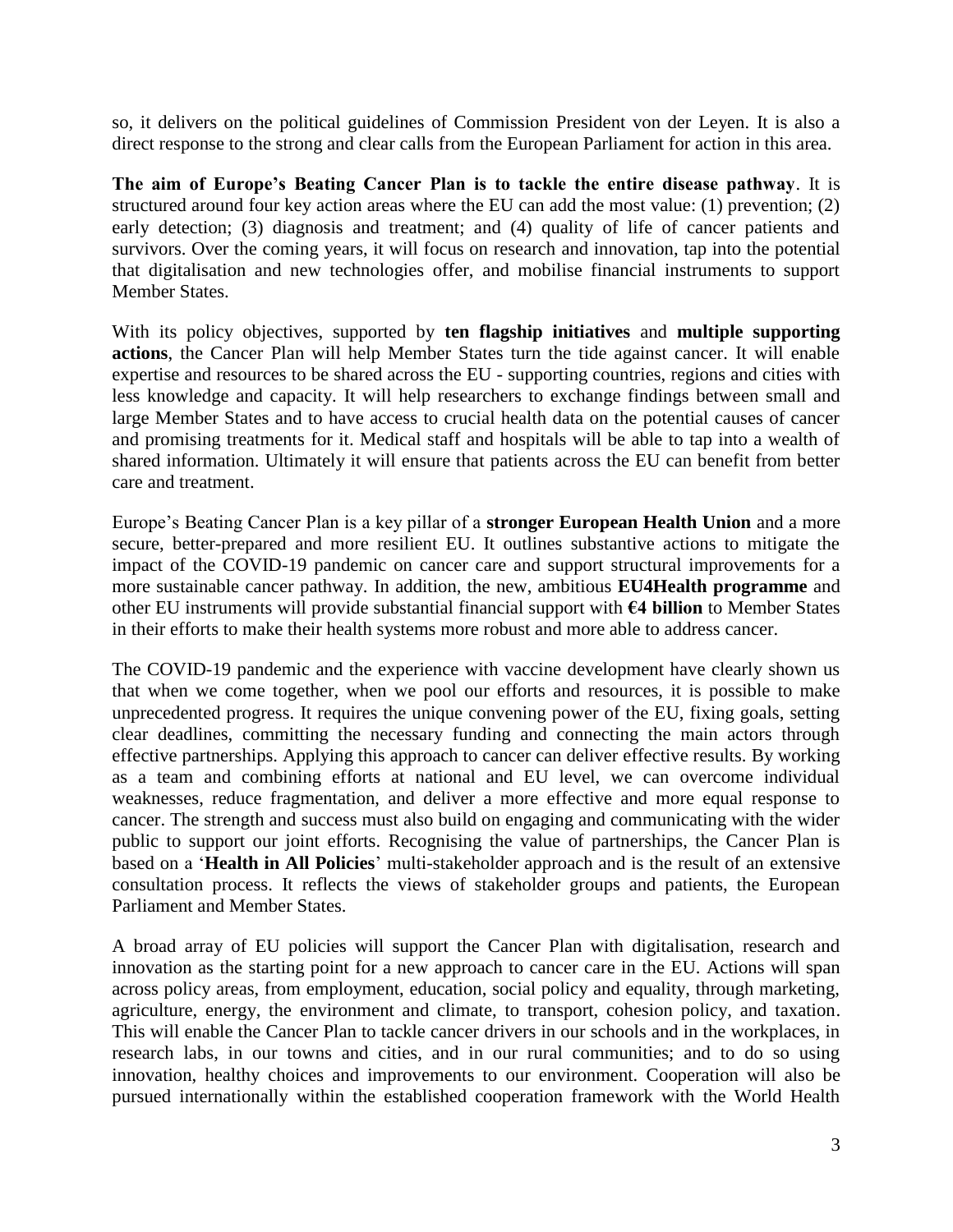Organisation (WHO) and the long-standing collaboration with its International Agency for Research on Cancer.

Most importantly of all, **Europe's Beating Cancer Plan** places the interests and well-being of patients, their families and the wider population at its heart, every step of the way.

### <span id="page-4-0"></span>**2. A MODERN APPROACH TO CANCER: NEW TECHNOLOGIES, RESEARCH AND INNOVATION AT THE SERVICE OF PATIENT-CENTRED CANCER PREVENTION AND CARE**

The more we understand of the biological processes, risk factors and health determinants driving cancer, the more effectively we can prevent, detect, diagnose and treat it. Cancer research, innovation and new technologies can save lives; but to save as many lives as possible, new knowledge must be shared as widely as possible, so that health authorities and other stakeholders can translate them into concrete actions. The last 20 years have seen us make tremendous scientific progress. Our understanding of the role of genetics and genomics and gender differences in cancer has increased enormously, as has digitalisation and the growing power of computer-based analytical tools.

The smart combination of health data and new technologies caters for the exponential development of personalised medicine, which becomes a powerful tool to address cancer through tailor-made prevention and treatment strategies so patients receive the therapies that work best for them, and no money is wasted on trial and error treatments.

Building on what the EU, Member States, healthcare professionals, industry and patient organisations have already achieved, Europe's Beating Cancer Plan will use the remarkable potential of new technologies and scientific progress, including insights from comorbidities, social and behavioural sciences, to better address cancer across the entire disease pathway through its flagships and actions. The EU is in a unique position to maximise this potential by pooling scientific expertise, knowledge, data and computing power to develop innovative and personalised solutions that will benefit cancer patients.

# <span id="page-4-1"></span>**2.1. Driving change through knowledge and research**

Stepping up our research and innovation efforts will enable us to better understand cancer risk factors, as well as improving diagnoses, therapies, treatments and prevention policies. Several key EU-wide initiatives will contribute to this goal.

The Mission on Cancer<sup>5</sup>, foreseen under Horizon Europe, will be a major component of the EU's **investment in cancer research and innovation**. It will deepen our understanding of the complexity of cancer. Drawing on research and innovation, public health and policy development, it will inform many of the Cancer Plan's key actions and deliver solutions for patients, including those with comorbidities.

<sup>5</sup> <sup>5</sup> The Cancer Mission Board, an independent expert group of the Commission, has prepared an outline with 13 recommendations for consideration which will serve as basis for the implementation of the Cancer Mission, [https://ec.europa.eu/info/publications/conquering-cancer-mission-possible\\_en.](https://ec.europa.eu/info/publications/conquering-cancer-mission-possible_en)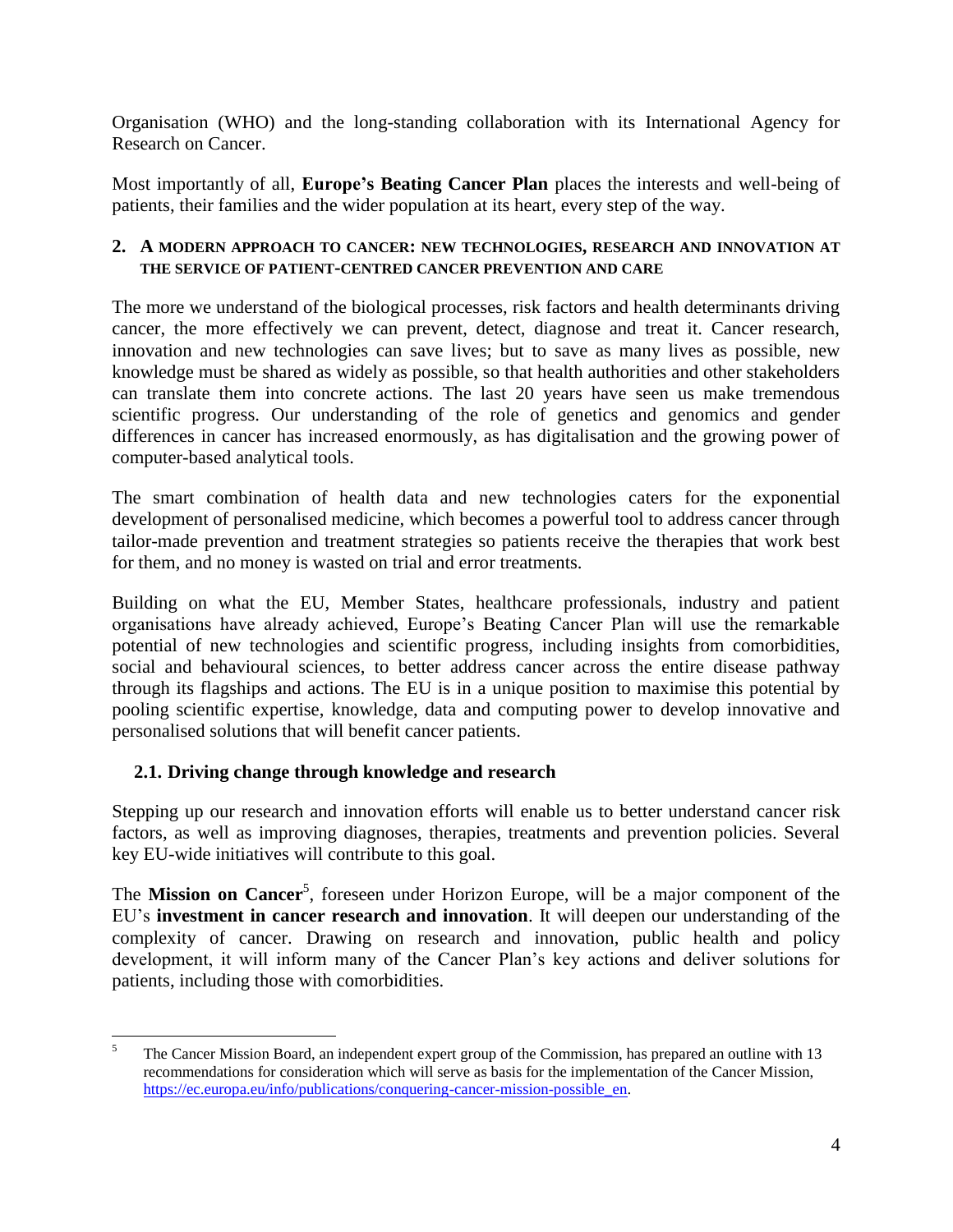In addition, Horizon Europe will **fund research infrastructures, cloud computing** and European Innovation Council actions<sup>6</sup>. This includes offering researchers access to relevant enabling infrastructures and tools. Furthermore, the European Institute of Innovation and Technology<sup>7</sup> will use its partnerships for innovation, known as Knowledge and Innovation Communities, to deliver transformative, people-centred solutions against cancer. The Marie Skłodowska-Curie Actions will continue developing researchers' skills in cancer prevention, prediction, detection, diagnosis and treatment<sup>8</sup>. For the 2021-2025 period, the Research and Training Programme of the European Atomic Energy Community (EURATOM) will support research on the protection of patients benefiting from diagnostic and cancer therapies involving radiation sources.

Two new partnerships, foreseen under Horizon Europe, will fully capitalise on investments in research and deliver tangible benefits for patients. The proposed **Innovative Health Initiative** will help create an EU-wide research and innovation ecosystem. It will promote cooperation between the health industry, academia and other stakeholders to translate scientific knowledge into innovations that address prevention, diagnosis, treatment and management of diseases, including cancer. The proposed **Partnership on Transforming Health and Care Systems**, bringing together health and care authorities, regions, patients and healthcare professionals, will provide insights into how to better take up research and innovation opportunities.

**Flagship 1**: A new **Knowledge Centre on Cancer** will be launched in 2021 within the Joint Research Centre to help coordinate scientific and technical cancer-related initiatives at EU level. It will act as a knowledge broker, diffusing best practice implementation and issuing guidelines to feed the design and roll-out of new actions under the Cancer Plan. It will, for example, contribute to the European Cancer Imaging Initiative, the European Health Data Space and research carried out under the Cancer Mission.

### <span id="page-5-0"></span>**2.2. Making the most of data and digitalisation in cancer prevention and care**

The digital transformation can bring significant benefits for the health sector. As much as 30% of the world's stored data are currently produced by health systems. But the health sector lags behind in exploiting this potential. It is a sector which is 'data-rich but information poor'<sup>9</sup>.

Cancer care is one of the major disease areas that will benefit from the European Digital Strategy<sup>10</sup>, thanks to better exploitation of real-world data<sup>11</sup> using powerful tools such as

 $\frac{1}{6}$ [https://ec.europa.eu/research/eic/index.cfm.](https://ec.europa.eu/research/eic/index.cfm)

<sup>7</sup> [https://eit.europa.eu.](https://eit.europa.eu/)

<sup>&</sup>lt;sup>8</sup> The Marie Skłodowska-Curie Actions (MSCA) are the EU flagship programme for researchers' mobility and training through the development of excellent doctoral programmes, collaborative research and fellowship schemes, and contribute to excellent research, [https://ec.europa.eu/research/mariecurieactions/node\\_en.](https://ec.europa.eu/research/mariecurieactions/node_en)

<sup>9</sup> OECD (2019), *Health in the 21st Century: Putting Data to Work for Stronger Health Systems*, OECD Health Policy Studies, OECD Publishing, Paris, [https://doi.org/10.1787/e3b23f8e-en.](https://doi.org/10.1787/e3b23f8e-en)

<sup>&</sup>lt;sup>10</sup> [https://ec.europa.eu/digital-single-market/en/content/european-digital-strategy.](https://ec.europa.eu/digital-single-market/en/content/european-digital-strategy)

Real-world data is health-related data derived from a diverse human population in real-life settings. Such data can include medical health records, registries, biobanks, administrative data, health surveys, observational studies, health insurance data, data generated from mobile applications etc.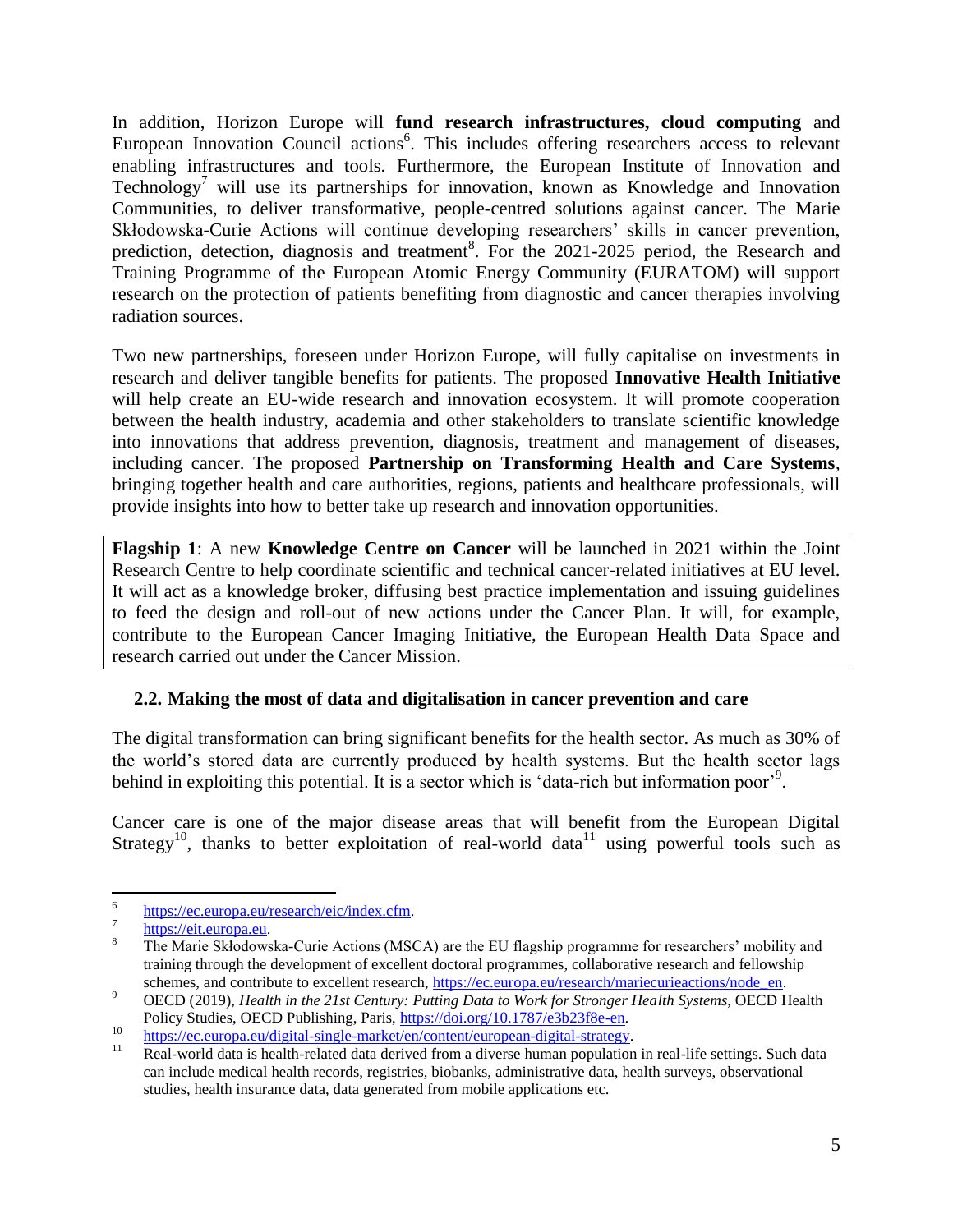Artificial Intelligence (AI) and High-Performance Computing<sup>12</sup>. Despite this, barriers persist around interoperability<sup>13</sup>, legal and ethical standards, governance, cybersecurity, technical requirements<sup>14</sup>, and compliance with personal data protection rules<sup>15</sup>.

**Electronic health records** are set to become crucial tools in cancer prevention and care<sup>16</sup>. They will ensure that clinical information is shared efficiently between oncologists, radiologists and surgeons, enhancing the patients' treatment and survival chances. Health records can also better capture the experiences and outcomes of oncology patients, painting a clearer picture than the 5% that participate in clinical trials. Combining health records, always in compliance with EU data protection rules, with other data sets, such as genomics, can provide even better insights into the efficacy of treatments and their optimisation $17$ .

Europe's Beating Cancer Plan seeks to make the most of the potential of data and digitalisation. The **European Health Data Space (EHDS)**, which will be proposed in 2021, will **enable cancer patients to securely access and share their health data in an integrated format in the electronic health records** between healthcare providers and across borders in the EU. The EHDS should give general practitioners and specialists access to patients' clinical data, ensuring that health and care delivery happens along the entire patient pathway, and will connect with the Knowledge Centre on Cancer to ensure that learnings are shared efficiently. In this context, the Commission will pursue work with Member States on a common exchange format for electronic health records and to tackle data security, privacy and interoperability.

Besides digitalisation of health data, the combined use of new technologies such as AI and High-Performance Computing can help rapidly process large amounts of health data and support the development of better targeted screening mechanisms. It can also lead to quicker, better diagnoses by automating and standardising tasks, while avoiding potential gender and racial or ethnic origin bias. In addition, High-Performance Computing can help us perform complex simulations of molecular and cellular interactions, such as virtually testing the effectiveness of new medicines or repurposed drugs.

**Flagship 2:** The **European Cancer Imaging Initiative will be set up in 2022** to develop an **EU 'atlas' of cancer-related images**, making anonymised images accessible to a wide range of stakeholders across the ecosystem of hospitals, researchers and innovators. It will follow on the

 $12$ <sup>12</sup> Also known as supercomputing, this refers to computing systems with extremely high computational power that are able to solve hugely complex and demanding problems. [https://ec.europa.eu/digital-single](https://ec.europa.eu/digital-single-market/en/policies/high-performance-computing)[market/en/policies/high-performance-computing.](https://ec.europa.eu/digital-single-market/en/policies/high-performance-computing)

<sup>&</sup>lt;sup>13</sup> In this respect the European Interoperability Framework will underpin these efforts, [https://eur](https://eur-lex.europa.eu/legal-content/en/TXT/?uri=CELEX:52017DC0134)[lex.europa.eu/legal-content/en/TXT/?uri=CELEX:52017DC0134.](https://eur-lex.europa.eu/legal-content/en/TXT/?uri=CELEX:52017DC0134)

<sup>14</sup> Couespel, N., et al., *Strengthening Europe in the fight against cancer*, study for the Committee on Environment, Public Health and Food Safety, Policy Department for Economic, Scientific and Quality of Life Policies, European Parliament, Luxembourg, 2020.

<sup>&</sup>lt;sup>15</sup> [https://eur-lex.europa.eu/eli/reg/2016/679/oj.](https://eur-lex.europa.eu/eli/reg/2016/679/oj)

<sup>16</sup> An electronic health record is a collection of longitudinal medical records or similar documentation of an individual, in digital form (Commission Recommendation (EU) 2019/243 of 6 February 2019 on a European Electronic Health Record exchange format).

<sup>17</sup> Agarwala, V. et al. (2018), *Real-World Evidence In Support Of Precision Medicine: Clinico-Genomic Cancer Data As A Case Study*, Health Affairs, Vol. 37/5, pp. 765-772.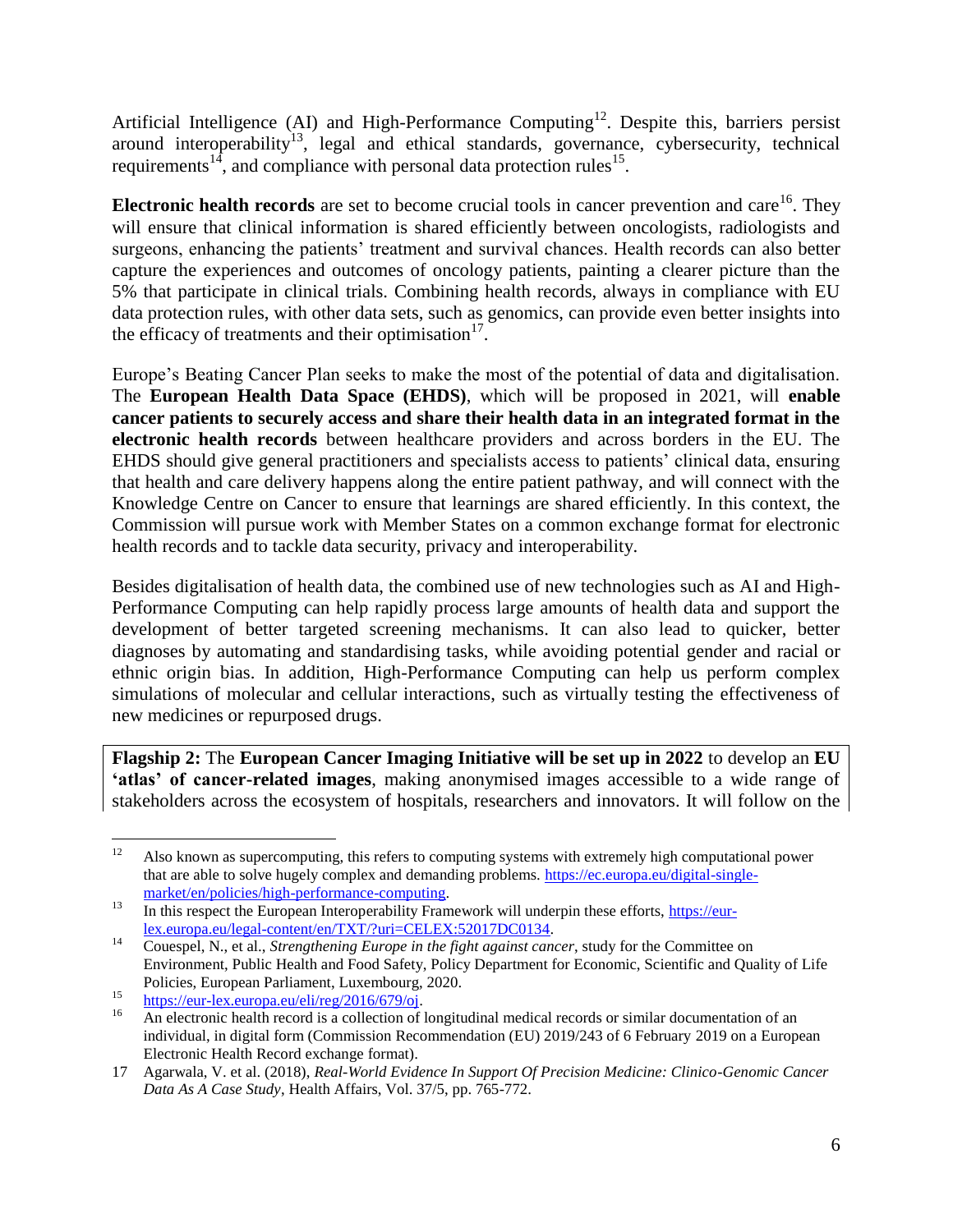proposal to establish the European Health Data Space, and will involve the planned new **Testing and Experimentation Facilities** to link the data to tools such as High-Performance Computing and AI, including also benchmarks for cancer screening algorithms. Supported by Digital Innovation Hubs the initiative will further improve personalised medicine and support innovative solutions, thanks to greater accuracy and reliability in minimally-invasive diagnostics and follow-up of treatments.

Furthermore, the **European Cancer Information System<sup>18</sup>**, which monitors the burden of cancer in Europe, **will be expanded** as of 2021. It will include new indicators detailed also by cancer staging<sup>19</sup>, and a new section on childhood cancers. New features will also include more detailed data at sub-national level, thus facilitating linkages with environmental<sup>20</sup> and socioeconomic data. It will help monitor progress and future needs in addressing cancer at EU and national level. This information is crucial to understanding and tackling cancer.

# *Flagship initiatives on research, innovation and digitalisation*

- Create a Knowledge Centre on Cancer to facilitate the coordination of scientific and technical cancer-related initiatives at EU level – 2021.
- Launch a European Cancer Imaging Initiative to support the development of new computeraided tools to improve personalised medicine and innovative solutions – 2022.

# *Other actions*

- $\triangleright$  Enable cancer patients to securely access and share electronic health records for prevention and treatment across borders through the European Health Data Space – 2021-2025.
- $\triangleright$  Expand the European Cancer Information System 2021-2022.
- $\triangleright$  Launch Horizon Europe Partnerships to translate scientific knowledge into innovations 2021.

### <span id="page-7-0"></span>**3. SAVING LIVES THROUGH SUSTAINABLE CANCER PREVENTION**

Prevention is more effective than any cure. About 40% of cancer cases in the EU are preventable. Prevention is also the most cost-efficient long-term cancer control strategy. Benefitting from of a whole-of-government approach, the Cancer Plan aims to raise awareness of and **address key risk factors**, such as cancers caused by smoking, harmful alcohol consumption, obesity and lack of physical activity, exposure to pollution, carcinogenic substances and radiation, as well as cancers triggered by infectious agents. The Cancer Plan also takes into account **health determinants**, including education, socio-economic status, gender, age, and employment. In addition, attention should be paid to inequalities in access to prevention and cancer care, affecting for example elderly people, people with disabilities, or minorities.

<sup>18</sup> <sup>18</sup> The European Cancer Information System (ECIS) will become a part of the Knowledge Centre on Cancer, [https://ecis.jrc.ec.europa.eu/.](https://ecis.jrc.ec.europa.eu/)

 $19$  Cancer staging describes the extension of a tumour, and takes into account its size, the invasion of adjacent organs, and the presence in other more distant organs (metastatic cancer).

<sup>&</sup>lt;sup>20</sup> For example with data from the Human Biomonitoring for EU programme [\(https://www.hbm4eu.eu/\)](https://www.hbm4eu.eu/) or environmental data available via the Information Platform for Chemical Monitoring [\(https://ipchem.jrc.ec.europa.eu/](https://ipchem.jrc.ec.europa.eu/)).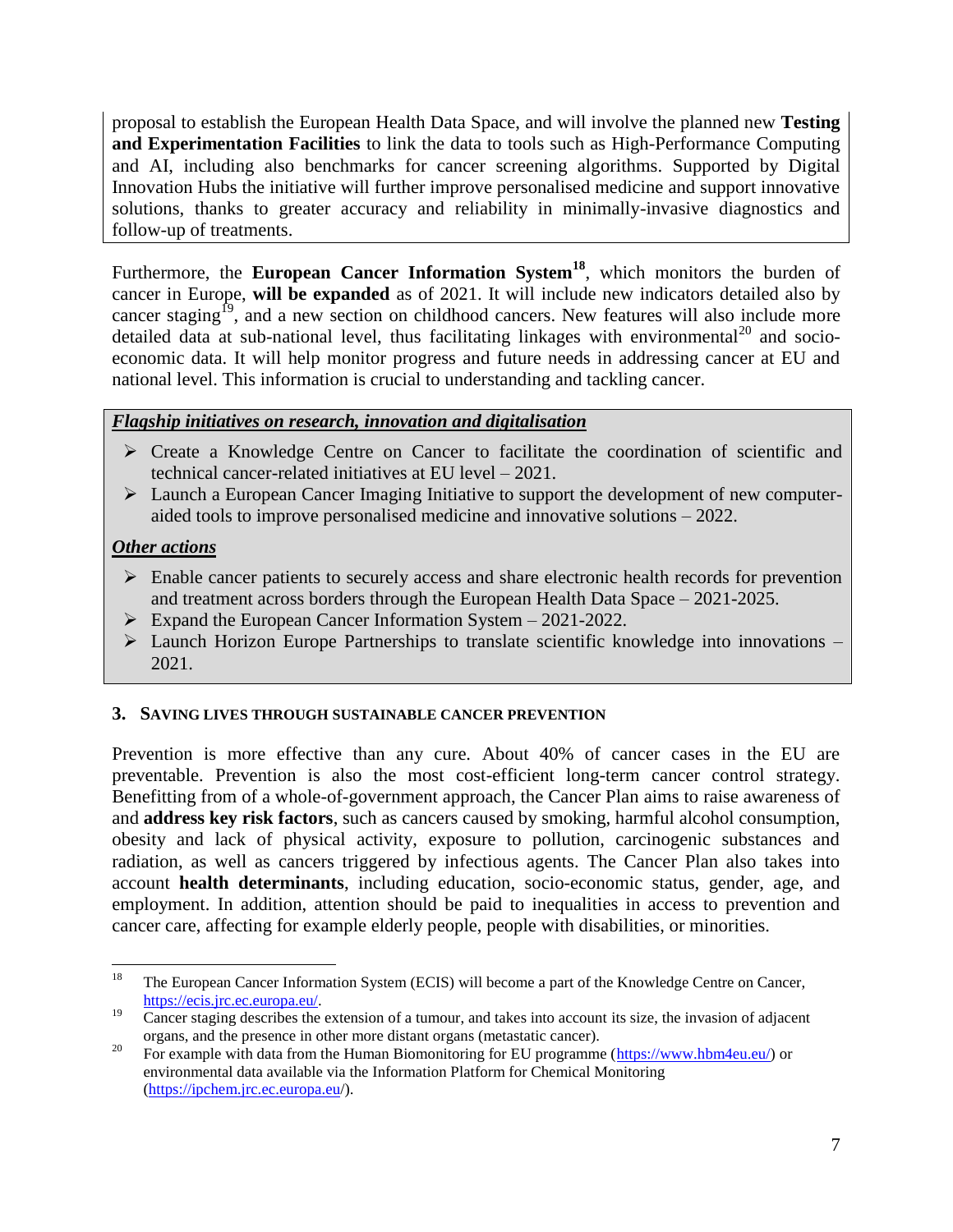Support for Member States' actions will be complemented by EU initiatives focusing on cancer genomics, with research to identify the genetic predisposition of individuals to develop cancers, opening up new prospects for **personalised risk-assessment and targeted cancer prevention** (see chapter 5.4).

# <span id="page-8-0"></span>**3.1. Improving health literacy on cancer risks and determinants**

Improving access to and understanding of risk factors and health determinants is vital to improve health outcomes, especially for complex diseases like cancer. Europe's Beating Cancer Plan will launch actions to give people the information and tools they need to make healthier choices. Promoting cooperation between health and social services and the community is an important part of the Cancer Plan. It will involve social workers, teachers and nurses – they will educate the public on healthy behaviour and patients on how to live well after cancer treatment.

The **European Code against Cancer will be updated** to take into account the latest scientific developments and will add new evidence-based recommendations to improve health literacy. The Cancer Plan will aim to make at least 80% of the population aware of the Code by 2025. An **'EU Mobile App for Cancer Prevention'**, to be funded under the EU4Health programme, will offer individuals information on how to reduce their cancer risks. In doing so, it will extend the Code's coverage and – with information on how to benefit from new developments in personalised cancer risk-assessment – will empower people to manage their own health. A new project on '**Health Literacy for Cancer Prevention and Care**' will also be launched to develop and share best practice to strengthen health literacy in cancer prevention and care programmes, with a focus on disadvantaged groups. These measures will be implemented in the period 2021- 2025.

# <span id="page-8-1"></span>**3.2. Achieving a tobacco-free Europe**

Tobacco consumption continues to be the **leading cause of preventable cancer**, with 27% of all cancers attributed to tobacco use<sup>21</sup>. By eliminating tobacco use, nine out every ten cases of lung cancer could be avoided.

Through rigorous enforcement of the EU tobacco control framework and its adaptation to new developments and market trends, including stricter rules on novel products<sup>22</sup>, Europe's Beating Cancer Plan will put forward actions from 2021 to help create a **'Tobacco-Free Generation'** where less than 5% of the population uses tobacco by 2040, compared to around 25% today. The interim goal is to reach the WHO target of a 30% relative reduction in tobacco use by 2025 as compared to 2010, corresponding to a smoking prevalence of around 20% in the EU. The

 $21$ <sup>21</sup> World Health Organization, Regional Office for Europe, 18.02.2020 at [https://www.euro.who.int/en/health](https://www.euro.who.int/en/health-topics/disease-prevention/tobacco/news/news/2020/2/tobacco-use-causes-almost-one-third-of-cancer-deaths-in-the-who-european-region)[topics/disease-prevention/tobacco/news/news/2020/2/tobacco-use-causes-almost-one-third-of-cancer-deaths-in](https://www.euro.who.int/en/health-topics/disease-prevention/tobacco/news/news/2020/2/tobacco-use-causes-almost-one-third-of-cancer-deaths-in-the-who-european-region)[the-who-european-region.](https://www.euro.who.int/en/health-topics/disease-prevention/tobacco/news/news/2020/2/tobacco-use-causes-almost-one-third-of-cancer-deaths-in-the-who-european-region)

<sup>&</sup>lt;sup>22</sup> For instance: novel tobacco products, e-cigarettes, herbal products for smoking.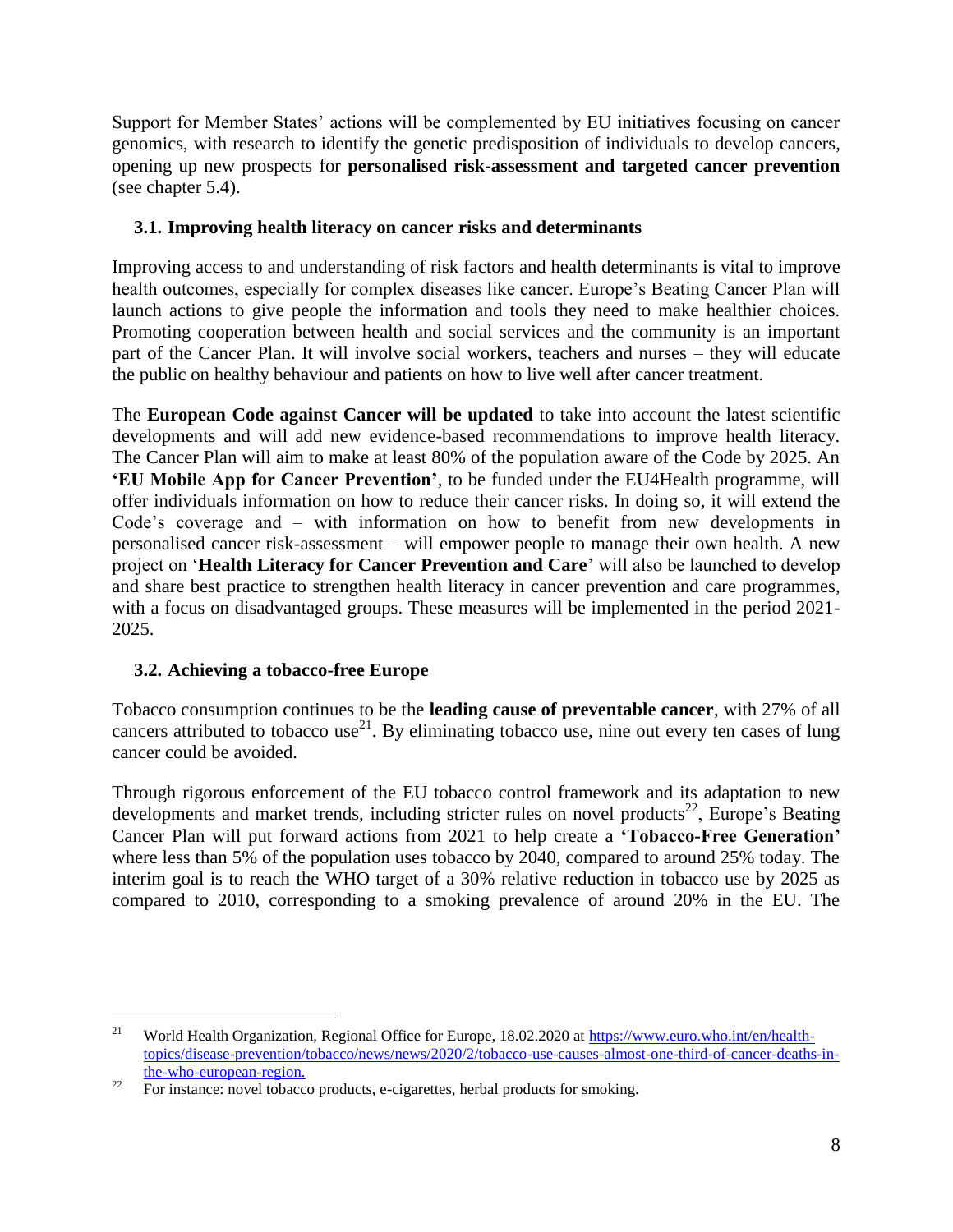Commission will continue to prioritise protecting young people from the harmful effects of tobacco and related products $^{23}$ .

EU-level regulatory instruments will be strengthened to achieve these objectives. Tobacco taxation is one of the most effective instruments to fight tobacco consumption, particularly in deterring young people from taking up smoking. Decisive action will be taken by reviewing the **Tobacco Products Directive**, the **Tobacco Taxation Directive**<sup>24</sup> and the **legal framework on cross-border purchases of tobacco by private individuals<sup>25</sup>. This includes working in full** transparency towards plain packaging and a full ban on flavours, using existing EU agencies to improve the assessment of ingredients, extending taxation to novel tobacco products, and tackling tobacco advertising, promotion and sponsorship on the internet and social media.

By 2023, the Commission will propose to **update the Council Recommendation on Smoke-Free Environments** both extending its coverage to emerging products, such as e-cigarettes and heated tobacco products, and expanding smoke-free environments, including outdoor spaces. The Cancer Plan will create momentum to better enforce legislation in Member States' national tobacco control strategies, especially as regards sales to minors and campaigns on giving up smoking. This will make for better implementation of **the WHO Framework Convention on Tobacco Control**, including the obligations on transparency<sup>26</sup> and taking fully into account the principles of the Transparency register $^{27}$ . In addition, the EU track and trace system will be extended to all tobacco products by 2024.

### <span id="page-9-0"></span>**3.3. Reducing harmful alcohol consumption**

Alcohol-related harm is a major public health concern in the EU. In 2016, cancer was the leading cause of alcohol-attributable deaths with a share of 29%, followed by liver cirrhosis (20%), cardiovascular diseases (19%) and injuries  $(18\%)^{28}$ . The Commission will increase support for Member States and stakeholders to implement **best practices** and **capacity-building** activities to reduce harmful alcohol consumption in line with the targets of the UN Sustainable Development Goals. This includes a target to achieve a relative reduction of at least 10% in the harmful use of alcohol by  $2025^{29}$ . In addition, the Commission will **review EU legislation on the taxation of** alcohol and on cross-border purchases of alcohol by private individuals<sup>30</sup>, ensuring that it remains fit for purpose to balance the objectives of public revenue and health protection.

 $2<sub>3</sub>$ <sup>23</sup> According to Eurobarometer data, the trend has reversed for youth smoking rates (age 15-24) which went down to 20% in 2020, from 25% in 2014, following a peak of 29% in 2017.

<sup>&</sup>lt;sup>24</sup> Council Directive 2011/64/EU.

<sup>&</sup>lt;sup>25</sup> Article 32 of Directive 2008/118/EC.

<sup>&</sup>lt;sup>26</sup> WHO Framework Convention on Tobacco Control, Article 5(3),  $\frac{https://www.who.int/fctc/text download/en/27}{https://www.who.int/fctc/text download/en/27}$ .

 $\frac{27}{28}$  [https://ec.europa.eu/transparencyregister/public/homePage.do.](https://ec.europa.eu/transparencyregister/public/homePage.do)

For the EU Member States, UK, Norway, and Switzerland: https://www.euro.who.int/\_\_data/assets/pdf\_file/0009/386577/fs-alcohol-eng.pdf

<sup>&</sup>lt;sup>29</sup> Between 2010 and 2016 in the European Union only a 1.5% reduction in total consumption has been reached: WHO fact sheet on the SDGs: Alcohol consumption and sustainable development (2020).

<sup>&</sup>lt;sup>30</sup> https://ec.europa.eu/taxation\_customs/sites/taxation/files/ study assessing articles 32 and 36 of council directive 2008118ec concerning the general arrangements for excise duty.pdf.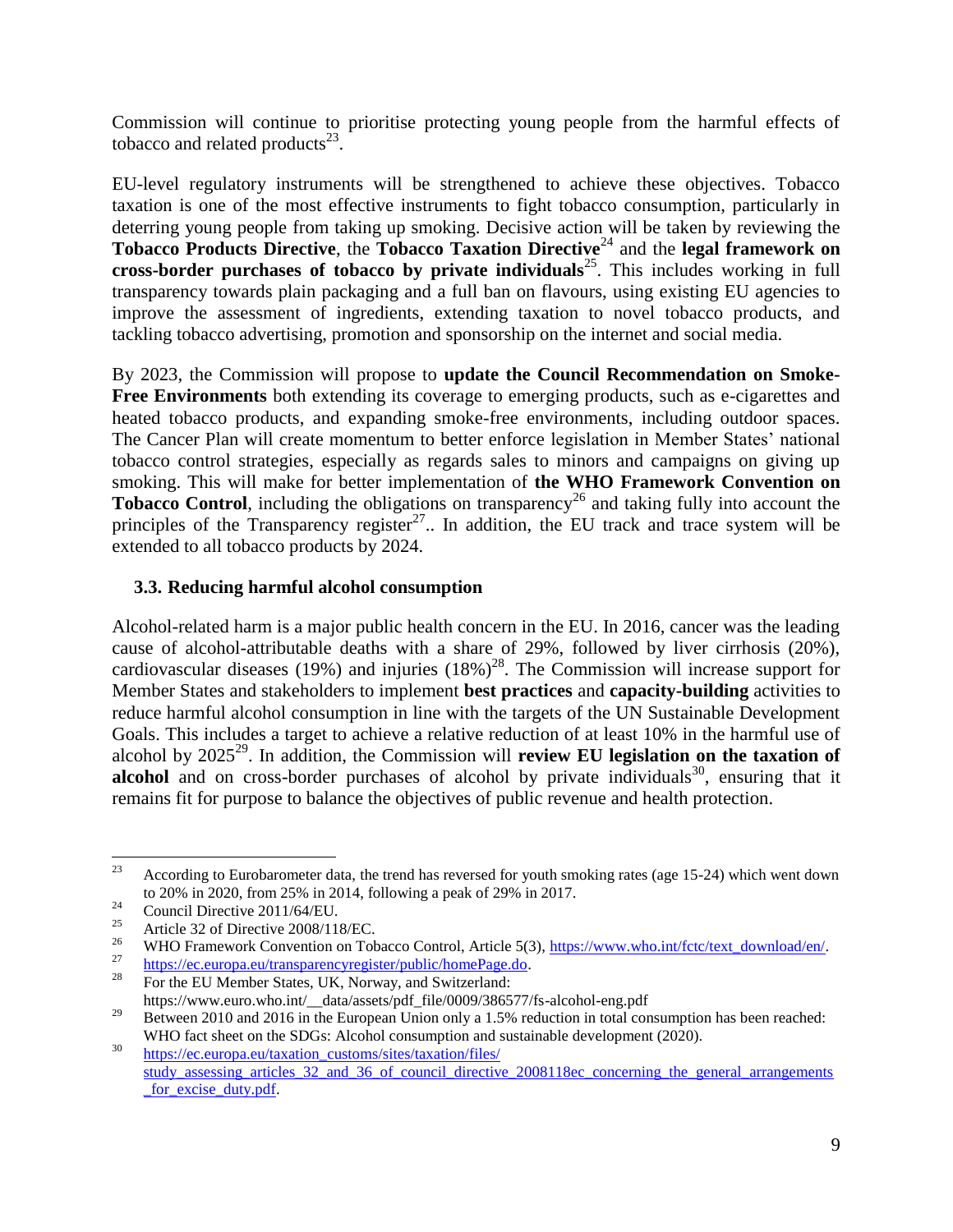To reduce the exposure of young people to alcohol marketing, the Commission will closely monitor the implementation of the Audiovisual Media Service Directive provisions on commercial communications for alcoholic beverages, including on online video-sharing platforms. This will involve work with Member States and the European Regulators Group for Audiovisual Media Services (ERGA) and stakeholders to encourage self and co-regulatory initiatives. Furthermore, the Commission will review its promotion policy on alcoholic beverages and in addition propose a **mandatory indication** of the list of ingredients and the nutrition declaration on alcoholic beverage labels before the end of 2022 and of **health warnings on labels** before the end 2023. Support will also be provided to Member States to implement evidence-based brief interventions<sup>31</sup> on alcohol in primary healthcare, the workplace and social services.

### <span id="page-10-0"></span>**3.4. Improving health promotion through access to healthy diets and physical activity**

Cancer risk is heightened by the joint effects of unhealthy diets and physical inactivity<sup>32</sup>. On nutrition, the Commission will further **reduce the presence of carcinogenic contaminants** in food. It will set maximum levels for more of these contaminants, based on the latest available scientific evidence. The Cancer Plan will then focus on measures to make healthy foods more available. At the same time it will explore with Member States tax incentives to increase their consumption, along with measures to improve consumer information and health literacy and address the marketing and advertising of products linked to cancer risks.

Addressing obesity and diabetes starts in childhood. The Commission will **evaluate the 2014- 2020 EU Action Plan on Childhood Obesity** and propose a follow-up. As announced in the **Farm to Fork Strategy<sup>33</sup>**, the Commission will also propose a revision of the **EU school fruit, vegetables and milk scheme in 2023** to make healthy products more available to children and improve their understanding of the benefits of healthy food, supported by the 'EU Mobile App for Cancer Prevention'. It will also propose harmonised, **mandatory front-of-pack** nutrition labelling to empower consumers to make informed, healthy, and sustainable food choices.

Marketing and advertising is designed to influence the choices consumers make. The Commission is planning to prepare an implementation report in 2022 on **the Audiovisual Media Service Directive**, including those on commercial communications on unhealthy food and drinks. The Commission also supports Member States and stakeholders in their effort on reformulation of and on implementation of effective policies to reduce marketing of unhealthy food products, including through a Joint Action on Implementation of Validated Best Practices in Nutrition. The Commission is undertaking a review<sup>34</sup> of the promotion policy for agricultural

 $31$ Brief interventions (BI) for alcohol have been shown to be effective in the management of alcohol consumption for harmful alcohol drinkers, who are not seeking treatment. BI is a discussion aimed at raising an individual's awareness of their risky behaviour as a way of motivating them to change it.

<sup>32</sup> Wild CP, Weiderpass E, Stewart BW, editors (2020). *World Cancer Report: Cancer Research for Cancer Prevention*, Lyon, France: International Agency for Research on Cancer. [http://publications.iarc.fr/586.](http://publications.iarc.fr/586)

<sup>33</sup> https://ec.europa.eu/food/farm2fork\_en

<sup>34</sup> Commission initiative to review promotion policy for EU agricultural food products, Regulation (EU) 1144/2014 [https://ec.europa.eu/info/law/better-regulation/have-your-say/initiatives/12782-Information-and](https://ec.europa.eu/info/law/better-regulation/have-your-say/initiatives/12782-Information-and-promotion-measures-for-agricultural-and-food-products-in-the-internal-market-and-in-non-EU-countries)[promotion-measures-for-agricultural-and-food-products-in-the-internal-market-and-in-non-EU-countries.](https://ec.europa.eu/info/law/better-regulation/have-your-say/initiatives/12782-Information-and-promotion-measures-for-agricultural-and-food-products-in-the-internal-market-and-in-non-EU-countries)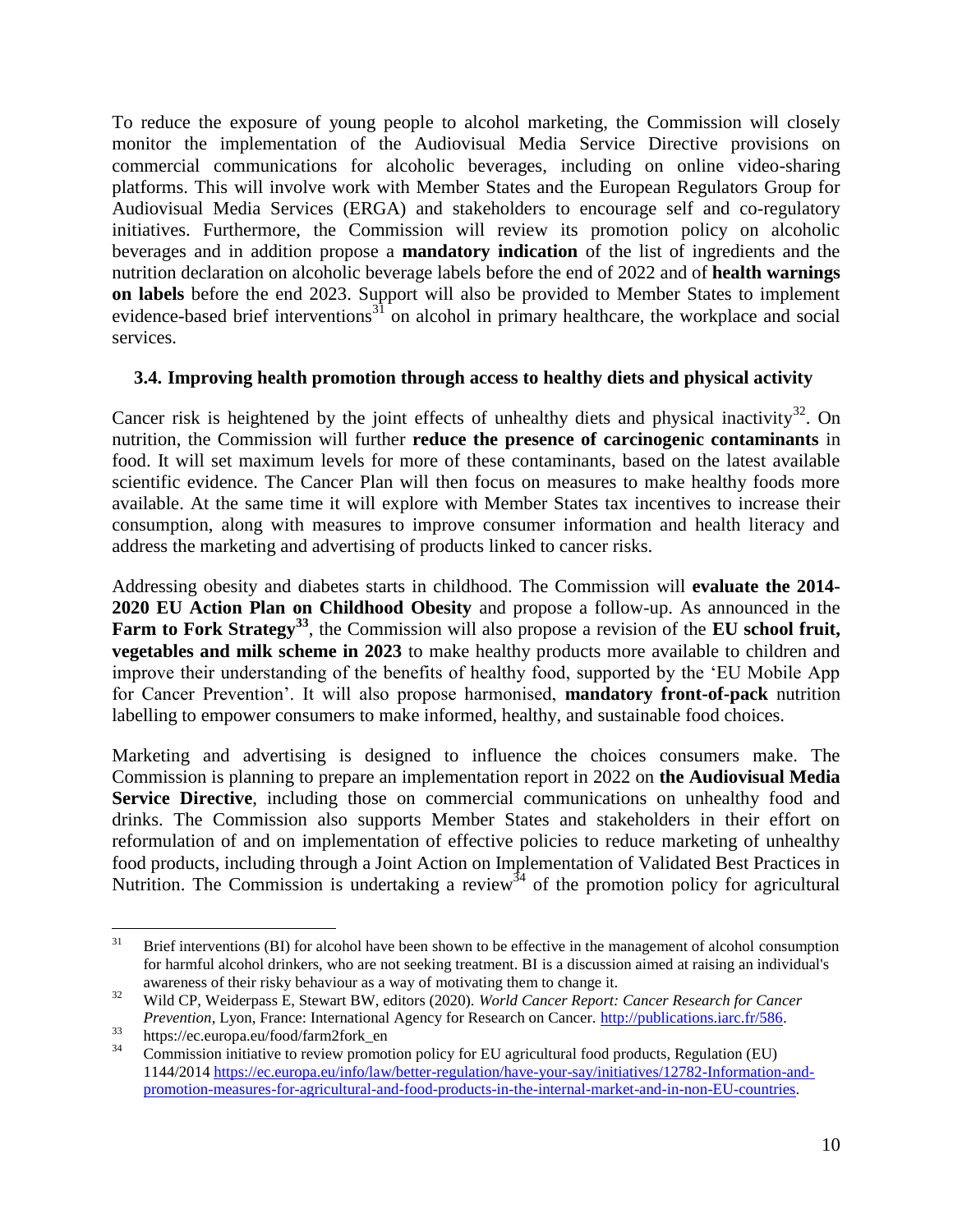products, with a view to enhancing its contribution to sustainable production and consumption, and in line with the shift to a more plant-based diet, with less red and processed meat and other foods linked to cancer risks $35$  and more fruit and vegetables.

Taxation measures can also help with health promotion. The Commission's proposal on VAT rates allows Member States to make more targeted use of rates, for instance to support the availability and affordability of healthy and nutritious food. In addition, in 2022, the Commission will publish a **study mapping fiscal measures and pricing policies** on sugars, soft drinks and alcoholic beverages. Following this, the Commission will look into the feasibility of proposing new tax measures on sugars and soft drinks.

The '**HealthyLifestyle4All**' campaign to be launched in 2021 involving among other key sectors promoting sport, physical activity and healthy diets will contribute to the goals of the Cancer Plan. Member States, regional and local governments and civil society representatives will be invited to help promote healthy choices become easy and affordable choices. To reduce inequalities, HealthyLifestyle4All will focus on involving people with low socioeconomic status and disadvantaged groups, such as people with disabilities or people with a minority racial or ethnic background, and ensuring gender-balanced participation. The Commission will promote investment in active mobility infrastructures, healthy canteens and develop outreach measures. These efforts will be channelled through major EU initiatives such as the European Week of Sport, the EU School Scheme, the Erasmus programme and the European Mobility Week, along with the EU promotion policy for agri-food products.

Other EU actions and initiatives will include the **Sustainable Urban Mobility Planning Guide** on linking transport and health<sup>36</sup>. In addition, the Commission will revise the 2013 **Urban Mobility Package** in 2021 to support sustainable and healthy transport and mobility.

# <span id="page-11-0"></span>**3.5. Reducing environmental pollution**

Europeans rightly expect to live in healthy, sustainable environments. Yet, despite extensive legislation on environmental pollution, environmental causes are thought to be behind over a quarter of a million cancer deaths in Europe every year<sup>37</sup>. Environmental pollution has a particularly harmful effect on young children.

Air pollution<sup>38</sup> is a main driver of mortality, with pollutants from a wide range of sources, including energy, transport, agriculture and industry - contributing to 400 000 premature deaths per year, including from lung cancer, heart disease and strokes<sup>39</sup>. Contaminants also remain a significant risk. For instance, chemicals with hazardous properties can be harmful to the environment and human health, causing cancers, and affecting the immune, respiratory,

<sup>35</sup>  $\frac{35}{36}$  [https://monographs.iarc.fr/wp-content/uploads/2018/06/mono114.pdf.](https://monographs.iarc.fr/wp-content/uploads/2018/06/mono114.pdf)

 $\frac{36}{37}$  [https://www.eltis.org/sites/default/files/linking\\_transport\\_and\\_health\\_in\\_sumps.pdf.](https://www.eltis.org/sites/default/files/linking_transport_and_health_in_sumps.pdf)

Mortality data for the year 2012 and the WHO European Region high income group of countries; see https://www.eea.europa.eu/publications/healthy-environment-healthy-lives.

<sup>38</sup> https://www.eea.europa.eu/publications/healthy-environment-healthy-lives.

<sup>39</sup> At least one in eight European deaths is caused by environmental pollution and in particular poor air quality, EEA Report No 21/2019.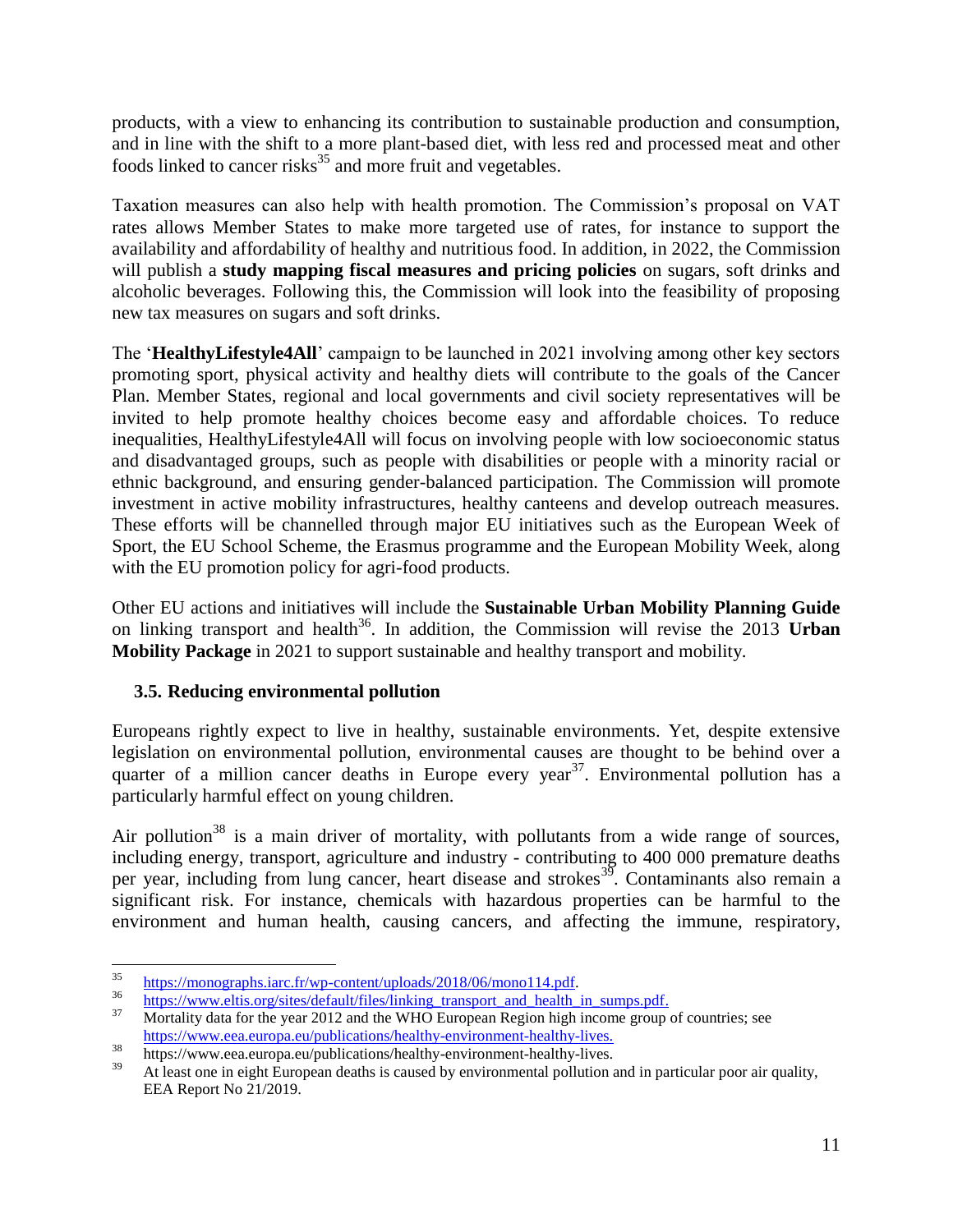endocrine, reproductive and cardiovascular systems. Weakening of the human immune system increases vulnerability to diseases<sup>40</sup>, including cancer, and reduces the body's capacity to respond to vaccines<sup>41</sup>.

Europe's Beating Cancer Plan will interact closely with the Green Deal and its Zero Pollution Action Plan to step up actions on contaminants in surface, ground and drinking water, soil and air. Drawing on the evaluation of the current air quality legislation<sup>42</sup>, the **EU's air quality standards** will be revised by 2022 to align them more closely with the WHO recommendations<sup>43</sup>. Improved monitoring, modelling and air quality plans will help local authorities to achieve **cleaner air**. The revision of the Industrial Emissions Directive planned towards the end of 2021 is expected to further reduce the entry of contaminants into water, air and soil. In parallel, the Commission has recently adopted its **Sustainable and Smart Mobility Strategy**, which outlines a series of measures aimed at supporting the shift to zero-emission mobility and reducing environmental pollution from transport.

With the entry into force of the revised Drinking Water Directive, a stronger risk-based approach will be taken to keeping contaminants out of drinking water. Under the Water Framework Directive, the Commission will propose to introduce or tighten limits on the concentrations of certain pollutants in surface or ground waters that could contribute to cancer incidence, including through the consumption of fish and shellfish.

### <span id="page-12-0"></span>**3.6. Reducing exposure to hazardous substances and radiation**

Reducing exposure to hazardous substances and radiation will contribute significantly to cancer prevention. It is particularly important to improve safety of products for consumers and professional users and reduce the exposure to carcinogens in specific settings like the workplace, where 52% of annual occupational deaths in the EU can be attributed to work-related cancers.

**The Carcinogens and Mutagens Directive** protects workers from risks arising from exposure at work. As part of Europe's Beating Cancer Plan, the Commission has proposed to update the Directive, setting new or revised occupational exposure limits for three important substances: acrylonitrile, nickel compounds, and benzene<sup>44</sup>. Subject to the outcome of the ongoing consultation with the social partners, the Commission plans to present a legislative proposal in 2022 to further reduce worker's exposure to asbestos to protect them from cancer risks. The new **Occupational Safety and Health Strategic Framework 2021-2027** will set strong commitments to reduce occupational exposure to chemicals. EU-OSHA will also further develop the workers' exposure survey on cancer risk factors in Europe<sup>45</sup> to help reduce work-related cancer.

<sup>40</sup> Erickson, BE: Linking pollution and infectious disease (2019), c&en – Chemical & Engineering News, Volume [97, Issue 11.](https://cen.acs.org/magazine/97/09711.html) 

<sup>&</sup>lt;sup>41</sup> Substances such as perfluorooctane sulfonate and perfluorooctanoic acid are associated with reduced antibody response to vaccination; EFSA, Scientific opinion on PFAS.

<sup>&</sup>lt;sup>42</sup> Fitness check of the Ambient Air Quality Directives SWD(2019) 427.

<sup>43</sup> [https://www.who.int/news-room/fact-sheets/detail/ambient-\(outdoor\)-air-quality-and-health.](https://www.who.int/news-room/fact-sheets/detail/ambient-(outdoor)-air-quality-and-health)

<sup>&</sup>lt;sup>44</sup> [https://eur-lex.europa.eu/legal-content/EN/TXT/?uri=CELEX%3A52020PC0571.](https://eur-lex.europa.eu/legal-content/EN/TXT/?uri=CELEX%3A52020PC0571)

<sup>45</sup> [https://osha.europa.eu/en/facts-and-figures/workers-exposure-survey-cancer-risk-factors-europe.](https://osha.europa.eu/en/facts-and-figures/workers-exposure-survey-cancer-risk-factors-europe)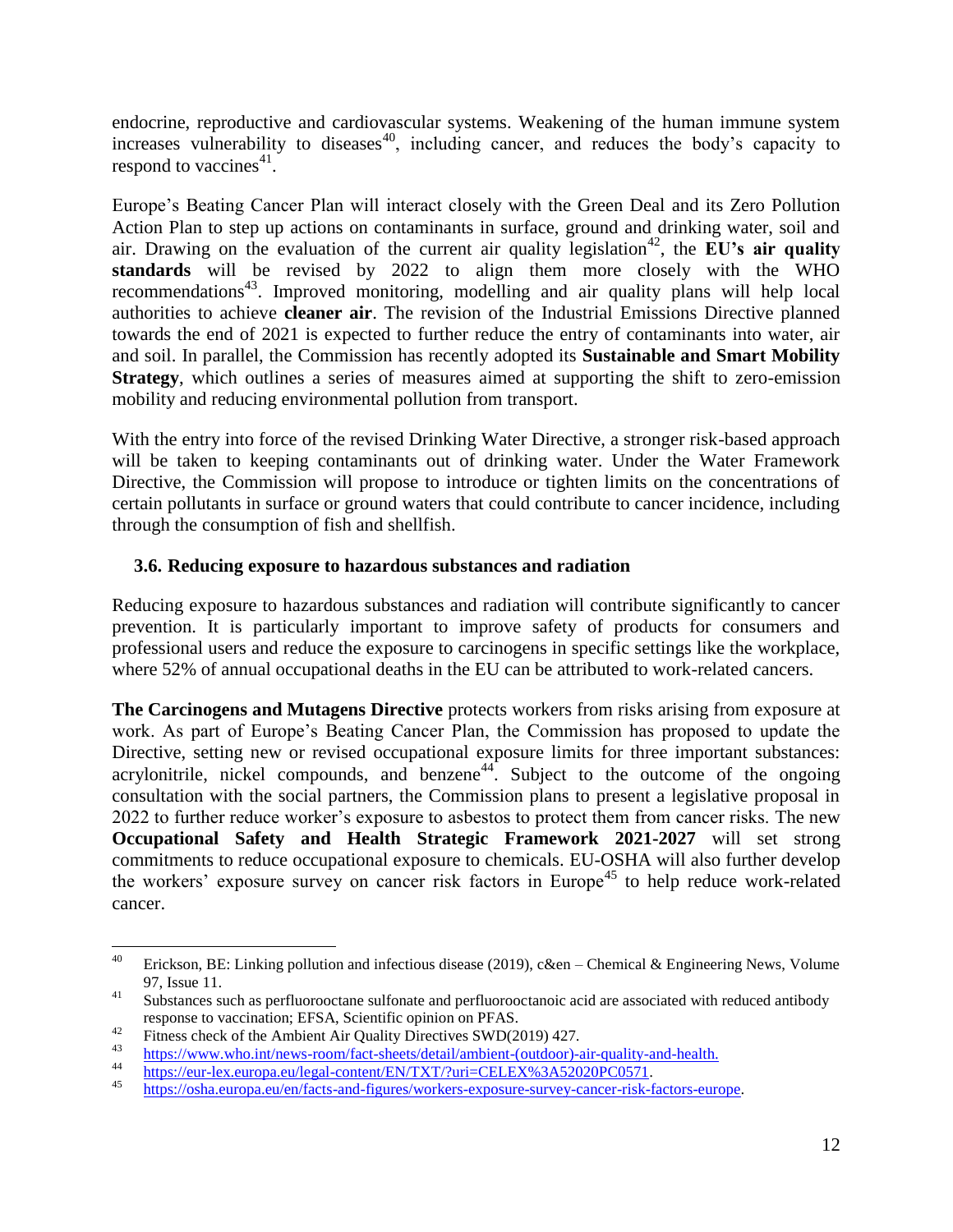The Commission will also explore measures on exposure to ultraviolet radiation, including from sunbeds, which increases the risk of melanoma, the most serious form of skin cancer. The Commission will support Member States in implementing the requirements on protection from ionising radiation, particularly radon<sup>46</sup>, which causes a substantial number of lung cancers. EURATOM's Research and Training Programme will improve knowledge on exposure to radon, and countermeasures to reduce its accumulation in dwellings. Results are expected in 2025.

Finally, implementing the actions under the Commission's **Chemicals Strategy for Sustainability**<sup>47</sup> will make it possible to deal with hazardous chemicals more rapidly, and effectively reduce the exposure of consumers and professionals to carcinogenic substances, or to other hazardous chemicals that interfere with the endocrine and immune systems. It will also support a research and innovation agenda for chemicals for the development of safe and sustainable alternatives. Lastly, the EU's capacities for chemical risk assessment should be strengthened through the launch of the Horizon Europe **Partnership on Assessment of Risks from Chemicals**.

### <span id="page-13-0"></span>**3.7. Preventing cancers caused by infections**

Many cancers can be prevented and lives saved by vaccination.

**Flagship 3:** With dedicated funds under the EU4Health programme and other funding instruments, Europe's Beating Cancer Plan will support Member States' efforts to extend routine vaccination against human papillomaviruses of girls and boys – in order to **eliminate cervical cancer and other cancers caused by human papillomaviruses.** The objective is to vaccinate at least 90% of the EU target population of girls and to significantly increase the vaccination of boys by 2030<sup>48</sup>. Member States will play a critical role in meeting this target.

Furthermore, the Commission will help ensure access to vaccination against Hepatitis B and to treatments to prevent liver and gastric cancers associated with the Hepatitis C virus and *Helicobacter pylori* infections. It will also propose a **Council Recommendation on vaccinepreventable cancers** to help address cancer risks associated with Hepatitis B and Human papilloma virus infections. In parallel, as announced by the EU **Pharmaceutical Strategy**, the Commission will examine the system of incentives and obligations to boost innovation and ensure better access to first-line medicines and vaccines.

 $46$ <sup>46</sup> Council Directive 2013/59/Euratom laying down basic safety standards for protection against the dangers arising from exposure to ionising radiation.

<sup>&</sup>lt;sup>47</sup> COM(2020) 667 final. Communication from the Commission to the European Parliament, the Council, the European Economic and Social Committee and the Committee of the Regions on a "Chemicals Strategy for Sustainability Towards a Toxic-Free Environment".

<sup>&</sup>lt;sup>48</sup> Based on the three key pillars of the global strategy, the WHO recommends a set of targets or milestones that each country should meet by 2030 to get on the path to eliminating cervical cancer within the century:

90% of girls fully vaccinated with the HPV vaccine by the age of 15;

70% of women screened using a high-performance test by the age of 35, and again by the age of 45;

90% of women identified with cervical disease to receive treatment (90% of women with pre-cancer treated and 90% of women with invasive cancer managed). [https://www.who.int/news/item/19-08-2020-world-health-assembly-adopts-global-strategy-to-accelerate](https://www.who.int/news/item/19-08-2020-world-health-assembly-adopts-global-strategy-to-accelerate-cervical-cancer-elimination)[cervical-cancer-elimination.](https://www.who.int/news/item/19-08-2020-world-health-assembly-adopts-global-strategy-to-accelerate-cervical-cancer-elimination)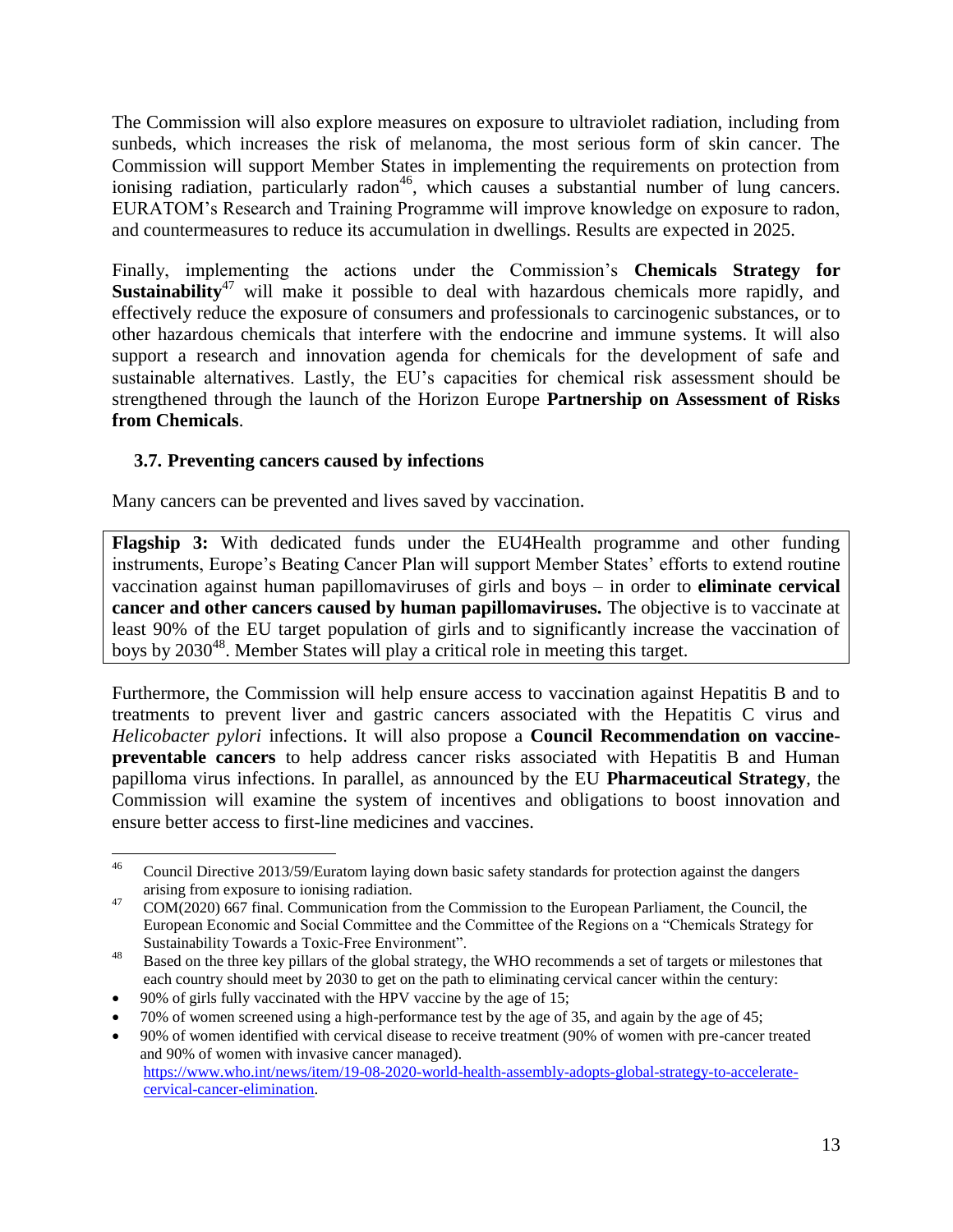### *Flagship initiatives on prevention*

 $\triangleright$  Eliminate cancers caused by human papillomaviruses through EU support for Member States on vaccination with the aim to vaccinate at least 90% of the EU target population of girls and to significantly increase the vaccination of boys by 2030 – 2021-2030

# *Other actions*

- $\triangleright$  Improve health literacy on cancer risk by updating the European Code against Cancer 2021-2025.
- Create a 'Tobacco-Free Generation', including reviewing the Tobacco Products and the Tobacco Taxation Directives and the legal framework on cross-border purchases of tobacco; update the Council Recommendation on Smoke-Free Environments, and support implementing the Framework Convention on Tobacco Control – 2021-2025.
- $\triangleright$  Review EU legislation on alcohol taxation and cross-border purchases of alcohol products, and propose mandatory labelling of ingredients and nutrient content, along with health warnings on alcoholic beverages – 2021-2023.
- $\triangleright$  Reduce harmful alcohol consumption through support to capacity-building and best practice; reduce young people's exposure to online marketing and advertising of alcohol products; implement evidence-based brief interventions – 2021-2025.
- $\triangleright$  Address unhealthy diets, obesity and physical inactivity by reducing carcinogenic contaminants in food; addressing childhood obesity and reviewing the EU school fruit, vegetables and milk scheme; supporting Member States and stakeholders on reformulation of and on effective policies to reduce marketing of unhealthy food products; propose harmonised, mandatory front-of-pack nutrition labelling; launch the 'HealthyLifestyle4All' political commitment – 2021-2024.
- Align the EU's air quality standards more closely with the WHO guidelines and promote sustainable and smart mobility – 2022-2023.
- $\rightarrow$  Reduce exposure to carcinogenic substances through the amendment to the Carcinogens and Mutagens Directive – 2021-2025.
- Adopt a new Occupational Safety and Health Strategic Framework to further reduce workers' exposure to chemicals – 2021-2027.
- Launch of the Horizon Europe Partnership on Assessment of Risks from Chemicals 2021.

# <span id="page-14-0"></span>**4. IMPROVING EARLY DETECTION OF CANCER**

Early detection through screening offers the best chance of beating cancer and saving lives. As of 2020, 25 EU Member States had introduced in their National Cancer Control Plans populationbased screening programmes for breast cancer, 22 for cervical cancer and 20 for colorectal cancer. However, many programmes have not been fully implemented, and unacceptable inequalities persist within and between Member States. For example, coverage of the target population ranges from 6% to 90% for breast cancer screening, and from about 25% to 80% for cervical cancer screening<sup>49</sup>.

<sup>49</sup> [https://ec.europa.eu/health/sites/health/files/state/docs/2018\\_healthatglance\\_rep\\_en.pdf.](https://ec.europa.eu/health/sites/health/files/state/docs/2018_healthatglance_rep_en.pdf)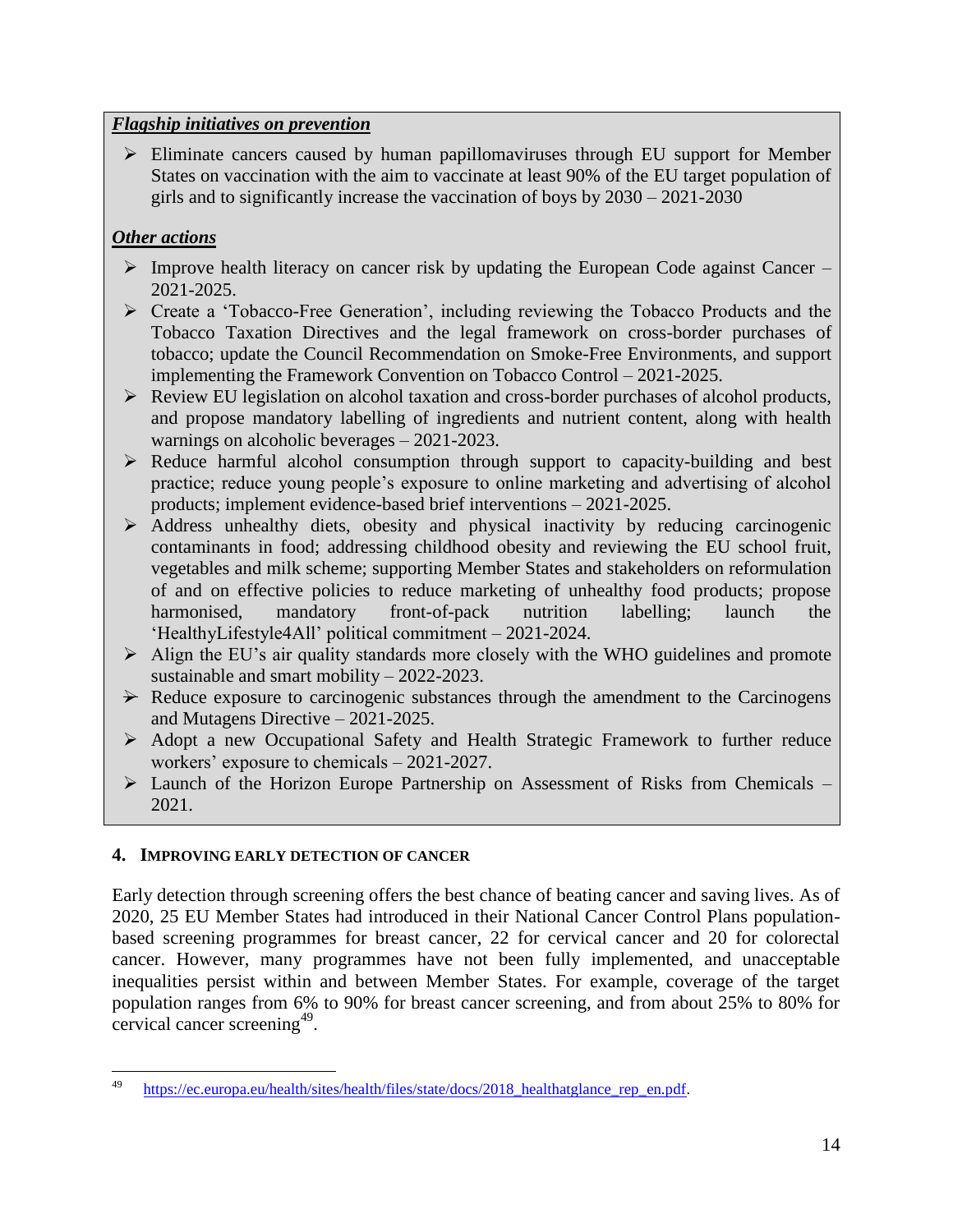To guide further EU action on cancer screening with the most recent evidence, the Commission will launch work in 2021 to prepare a  $3<sup>rd</sup>$  **report on the implementation of the Council recommendation on cancer screening<sup>50</sup>.** Alongside this, in the medium term, the upgraded **European Cancer Information System** will start to routinely collect indicators to **monitor** and **assess cancer screening programmes**.

**Flagship 4:** Europe's Beating Cancer Plan will put forward **a new EU-supported Cancer Screening Scheme** to help Member States ensure that 90% of the EU population who qualify for breast, cervical and colorectal<sup>51</sup> cancer screenings are offered screening by 2025. The scheme will be supported by EU funding and focus on making improvements in three key areas: access, quality and diagnostics.

On access, the Commission will make a proposal by 2022 to update the **Council Recommendation on cancer screening** to ensure it reflects the latest available scientific evidence. Extending targeted cancer screening beyond breast, colorectal and cervical cancer to include additional cancers, such as prostate, lung and gastric cancer, will be considered. This work will be informed by advice from the European Commission's Group of Chief Scientific Advisors<sup>52</sup>, prepared by early 2022 at the latest. It will consider the latest developments in cancer screening technologies, and assess advances in personalised medicine, AI, big data and other technologies, as well as operational quality assurance.

This evidence will also feed into the work of the Knowledge Centre on Cancer, which will provide new **guidelines and quality assurance schemes** on cancer screening, diagnosis, treatment rehabilitation, follow-up and palliative care for colorectal and cervical cancer, in addition to the ongoing Commission Initiative on Breast Cancer. These will include voluntary accreditation and certification programmes for Cancer Centres and screening programmes, while continuously updating the existing guidelines on breast cancer.

To enhance diagnostics, the Cancer Screening Scheme will feed the new European Cancer Imaging Initiative, by boosting the availability of screening data and promoting new methods to improve the quality and speed of screening programmes using AI.

To bolster the new EU Cancer Screening Scheme, the foreseen Mission on Cancer will generate evidence on optimising existing population-based cancer screening programmes, develop novel approaches for screening and early detection, and provide options to extend screening to new cancers. The new scheme will be rolled out in Member States with funding from the EU4Health programme, support from the Technical Support Instrument, and loans from the European Investment Bank. The European Regional Development Fund can also support investments in early detection. The survival rate for cervical, breast and colorectal cancer is a key indicator of

 $\overline{a}$  $^{50}$  [https://eur-lex.europa.eu/legal-content/EN/ALL/?uri=CELEX:32003H0878.](https://eur-lex.europa.eu/legal-content/EN/ALL/?uri=CELEX:32003H0878)<br> $^{51}$ 

The three types of cancer addressed by the Council Recommendation on cancer screening which, in 2003, were the only ones to have the prerequisite to be addressed by population based screening.

<sup>52</sup> [https://ec.europa.eu/info/research-and-innovation/strategy/support-policy-making/scientific-support-eu](https://ec.europa.eu/info/research-and-innovation/strategy/support-policy-making/scientific-support-eu-policies/group-chief-scientific-advisors_en)[policies/group-chief-scientific-advisors\\_en.](https://ec.europa.eu/info/research-and-innovation/strategy/support-policy-making/scientific-support-eu-policies/group-chief-scientific-advisors_en)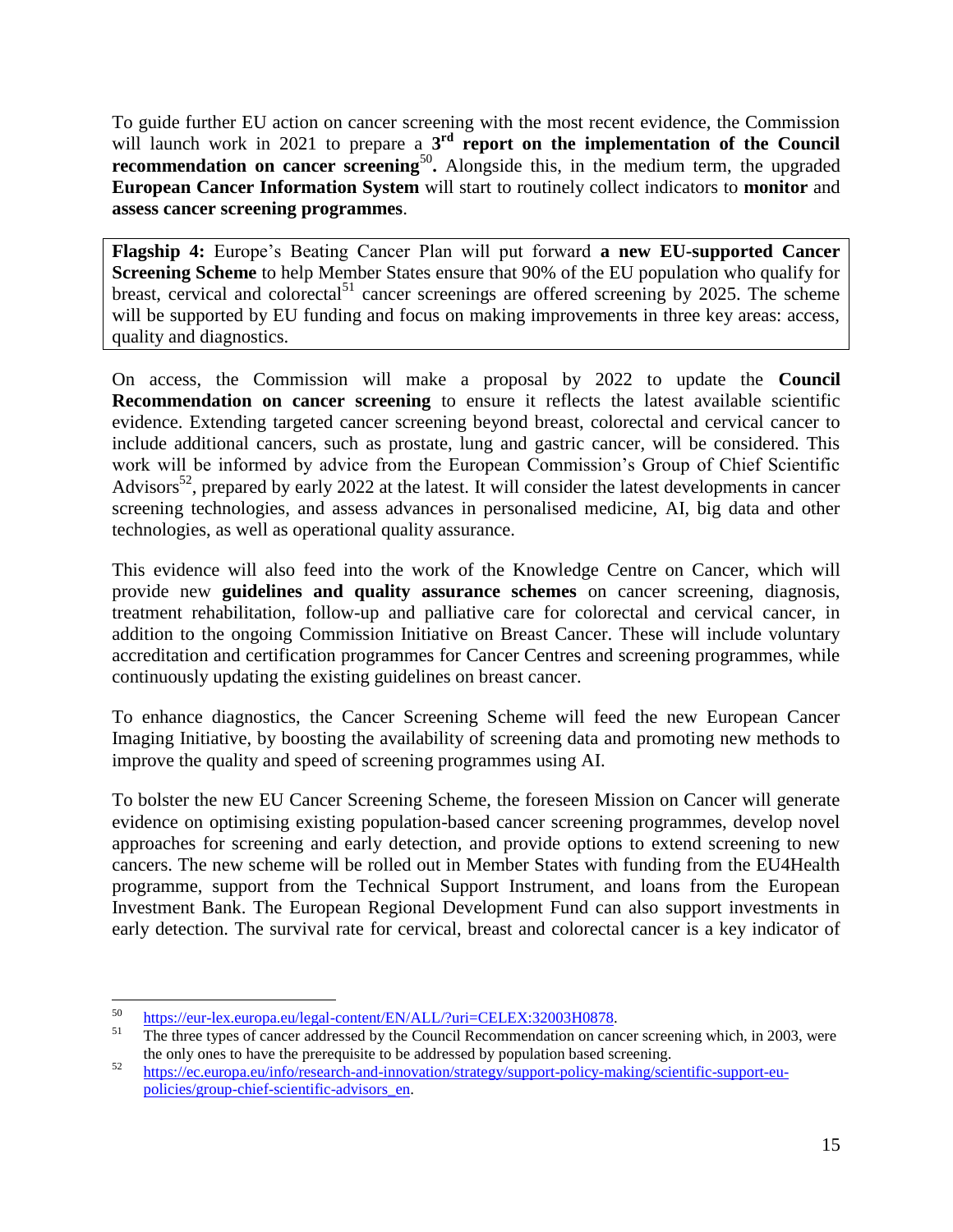how effective healthcare systems are in cancer care, reflecting both efficiency in early detection and the effectiveness of treatment<sup>53</sup>.

### *Flagship initiatives on early detection*

 Develop a new EU Cancer Screening Scheme to ensure that by 2025, 90% of the target population is offered breast, cervical and colorectal cancer screening – 2021-2025.

# *Other actions*

- $\triangleright$  Update and explore expansion of the Council Recommendation on cancer screening  $-2022$ .
- $\triangleright$  Develop new guidelines and quality assurance schemes for screening, diagnosis, treatment, rehabilitation, follow-up and palliative care for colorectal and cervical cancer, including accreditation and certification programmes, while continuously updating the existing guidelines on breast cancer – 2021-2025.
- Update the European Cancer Information System to monitor and assess cancer screening programmes – 2021-2022.

### <span id="page-16-0"></span>**5. ENSURING HIGH STANDARDS IN CANCER CARE**

Europe's Beating Cancer Plan will seek to ensure that people in the EU have the right to access affordable, preventive and curative healthcare of good quality, as called for under the European Pillar of Social Rights<sup>54</sup>. High-quality cancer care depends on a number of factors such as a highquality workforce working in multidisciplinary teams, on timely access to specialised cancer services providing optimal and quality assured treatment, as well as the availability of essential medicines and innovation.

### <span id="page-16-1"></span>**5.1. Delivering higher-quality care**

When it comes to accessing high-quality cancer care, and particularly for timely diagnosis and treatment, patients are still faced with substantial differences in the standards of care, leading to unacceptable disparities across the EU. For instance, survival rates following treatment for breast cancer vary by 20% between countries and the five‑ year survival for colon cancer ranges from 49% to  $68\%$ <sup>55</sup>.

 $\overline{a}$ 

<sup>&</sup>lt;sup>53</sup> The action is expected to help increase the five-year net survival rate of patients with cervical, breast and colorectal cancer by 2025. It will also reduce existing inequalities in survival rates between EU Member States.

 $^{54}$  Principle 16 of the European Pillar of Social Rights.

[https://ec.europa.eu/health/sites/health/files/state/docs/2018\\_healthatglance\\_rep\\_en.pdf.](https://ec.europa.eu/health/sites/health/files/state/docs/2018_healthatglance_rep_en.pdf)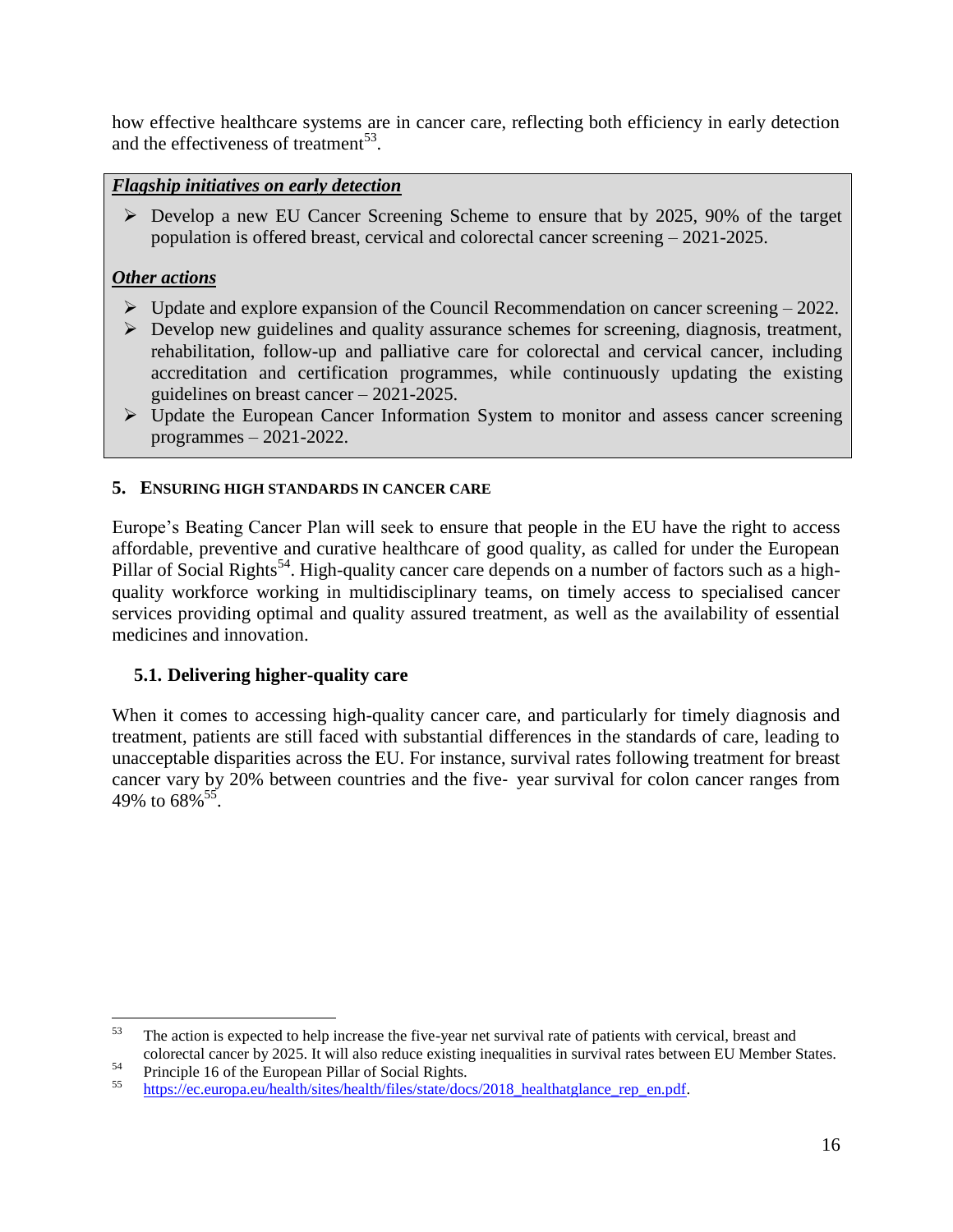**Flagship 5:** The Commission will establish, by 2025, an **EU Network** linking recognised National **Comprehensive Cancer Centres** in every Member State<sup>56</sup>. It will facilitate the uptake of quality-assured diagnosis and treatment, including training, research and clinical trials across the EU. This cross-border collaboration will improve patients' access to high-quality diagnostics and care and the latest innovative treatments. It can also help with patient mobility to ensure adequate treatment for patients with complex conditions. A new 'EU Cancer Treatment Capacity and Capability Mapping' project will help to map and share the different capabilities and expertise available across the EU.

This action will help deliver higher-quality care and reduce inequalities across the EU, while enabling patients to benefit from diagnosis and treatment close to home. The Cancer Plan aims to ensure that **90% of eligible patients** have access to such **centres by 2030**.

The EU Network will be supported by the existing four rare-cancer focused European Reference Networks<sup>57</sup> and a group of **newly-created Reference Networks.** These new Reference Networks will look at specific, challenging cancer conditions, which will benefit from cross-border cooperation and EU expertise. These conditions include metastatic diseases, co-morbidities in cancer care, complex cancers with poor prognosis, paediatric cancers and specific conditions related to genomics in cancer care, palliative care and survivorship. The networks will connect experts, share expertise across the EU and provide answers, certainty and hope to patients where before there was none.

# <span id="page-17-0"></span>**5.2. Ensuring a high-quality health workforce**

High-quality cancer care depends on a high-quality workforce. Patients deserve the best care possible, and health professionals need support to ensure they can receive training and keep updating their skills during their professional lives. This support should take into account the strong gender dimension in the health and care workforce. Europe's Beating Cancer Plan will use training and continuous education, including on digital skills, AI, genomics, and personalised medicine to build a stronger **multidisciplinary cancer workforce**.

The Commission will launch an **'Inter-specialty cancer training programme'** in 2021. Focusing on oncology, surgery and radiology, the programme will set out to deliver a more skilled and mobile cancer workforce through cross-border training and information-sharing. The training will also include a focus on patients' quality of life and well-being, including mental, psychosocial and nutritional support, along with patient empowerment. It will help Member States address skills gaps and equip their health workforce with personnel trained in cancer prevention, early detection, diagnosis, treatment, rehabilitation and survivorship.

The programme will help optimise collaboration among cancer specialists and ultimately benefit diagnosis, treatment and follow-up for cancer patients. It will feed into the work of the Pact for

<sup>56</sup> The establishment of national Comprehensive Cancer Centres and their networking at EU level are being recommended by the Horizon Europe Cancer Mission Board and the EU Joint Action CanCon, [https://cancercontrol.eu/.](https://cancercontrol.eu/)

<sup>57</sup> [https://ec.europa.eu/health/ern\\_en](https://ec.europa.eu/health/ern_en) .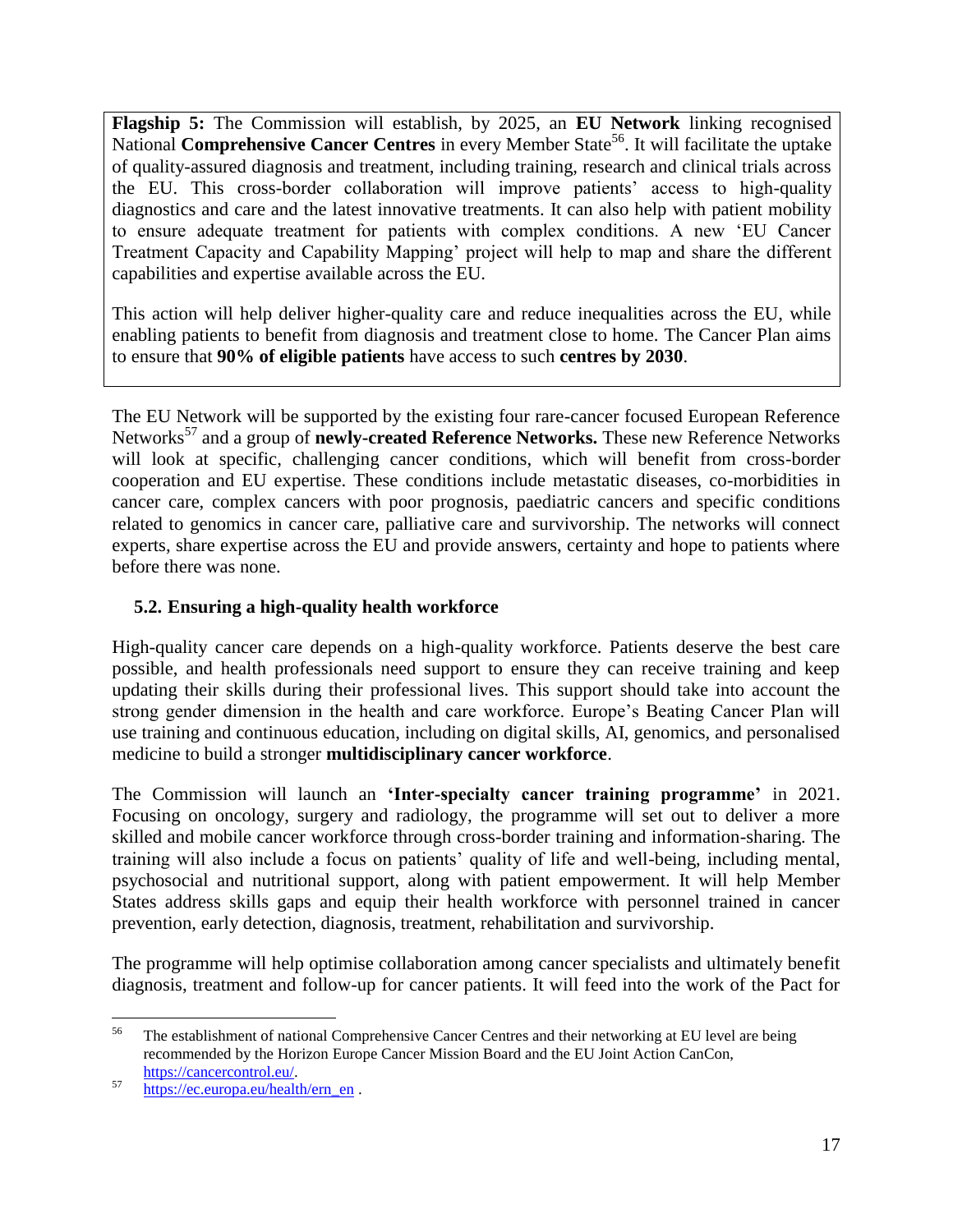Skills large-scale partnership in the health sector announced in the Skills Agenda for sustainable competitiveness, social fairness and resilience<sup>58</sup> which aims at securing training opportunities for health professionals to up and re-skill. It also complements ongoing trainings offered through the European Institute of Innovation and Technology, the Marie Skłodowska-Curie Actions and the Erasmus+ programme.

# <span id="page-18-0"></span>**5.3. Ensuring access to essential medicines and innovation**

Recent developments in cancer diagnosis and treatment have dramatically improved survival rates and quality of life for cancer patients. However, the financial costs are high, and they vary significantly across the EU. Moreover, shortages of cancer medicines have increased considerably, with serious consequences for patients. Overcoming these challenges is an important goal for Europe's Beating Cancer Plan, and for the Commission as a whole.

It takes, on average, almost 15 years to develop new medicines. Repurposing of existing medicinal products can be a viable strategy to reduce timeframes, decrease development costs and improve success rates.

The recently adopted **Pharmaceutical Strategy** for Europe, and the announced reform of the basic pharmaceutical legislation, will propose ways to improve access to medicinal products, including to generic and biosimilar medicines. The Strategy also started initiatives to secure supply chains and respond to shortages of medicines, and will seek to boost innovation to address the unmet needs of patients, while making sure treatments remains affordable.

In 2021, the Commission will launch an **EU platform to improve access to cancer medicines**  to support the repurposing of existing medicines. It will devise and test models for closer collaboration among stakeholders and will leverage, pool and share existing data using new digital tools. Building on experiences with repurposing of medicines to treat COVID-19<sup>59</sup>, an additional **project** will be launched that uses High-Performance Computing to **rapidly test existing molecules and new drug combinations.** Starting with **cancers with poor prognosis**  and rare cancers, this work will involve analysing and leveraging new innovative, and promising treatments.

**Flagship 6:** The new **'Cancer Diagnostic and Treatment for All**' initiative, to be launched by end of 2021, will help improve access to innovative cancer diagnosis and treatments. It will use the 'next generation sequencing' technology for quick and efficient genetic profiles of tumour cells, allowing Cancer Centres to share cancer profiles and applying the same or similar diagnostic and therapeutic approaches to patients with comparable cancer profiles. The initiative will ultimately help optimise cancer diagnosis and treatment and reduce unequal access to personalised medicine in cancer care, greatly benefitting patients.

The new **legal framework for clinical trials** will apply by the end of 2021. This will introduce a highly coordinated, robust and agile system for the assessment and oversight of clinical trials in

<sup>58</sup> <sup>58</sup> [https://ec.europa.eu/social/main.jsp?catId=1223&langId=en.](https://ec.europa.eu/social/main.jsp?catId=1223&langId=en)<br>59 https://ec.europa.eu/disitel.ein.gla.graphy/organization.com

<sup>59</sup> [https://ec.europa.eu/digital-single-market/en/news/using-european-supercomputing-treat-coronavirus.](https://ec.europa.eu/digital-single-market/en/news/using-european-supercomputing-treat-coronavirus)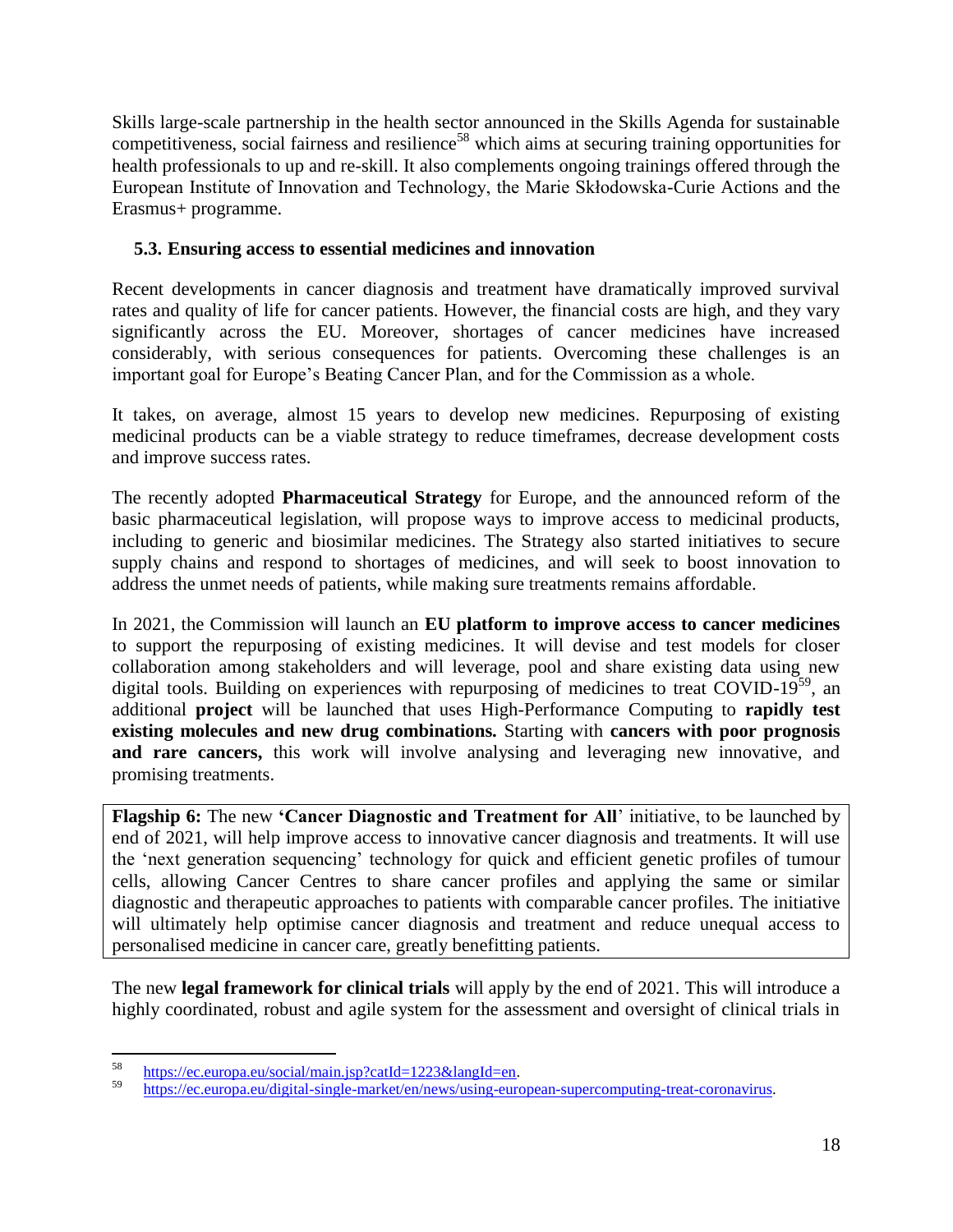the EU. Streamlined procedures will facilitate the conduct of trials helping to bring innovation to patients. Timely adoption of the proposal for a Regulation on **Health Technology Assessment (HTA)** by the Council and the European Parliament would help ensure speedy access to innovative cancer diagnosis and treatments. A permanent framework for EU cooperation on HTA could provide Member States with high-quality and timely HTA reports, and would enable them to share resources, expertise and capacity. This is particularly relevant to highly specialised cancer diagnostic procedures and treatments.

To support the security of supply of radioisotopes for cancer diagnosis and care, and to enhance the quality and safety of radiation technology in medicine, the Commission will present a new action plan under the **Strategic Agenda for Medical Ionising Radiation Applications of nuclear and radiation technology (SAMIRA)**. It will further provide guidance on EU research and innovation, and support the education of medical professionals in radiology, radiotherapy and nuclear medicine, in close cooperation with the 'Inter-specialty training programme'.

### <span id="page-19-0"></span>**5.4. Building on the promise of personalised medicine for cancer prevention, diagnosis and treatment**

Every patient is different, and no cancer is the same. Preventing and treating cancer as effectively as possible calls for a personalised approach tailored to the characteristics of the patient and the disease. Personalised cancer medicines can significantly improve prevention, detection and prognosis for cancer patients and can reduce the risk of adverse effects. They should be part of the future of cancer medicines. In addition, the capacity to access genomic data cross-border in the EU will give researchers and clinicians the ability to analyse and compare patients' genetic and clinical information. This will help predict the potential development of cancers, detect the disease earlier, and decide on the most effective treatments.

The new **Partnership on Personalised Medicine,** due to be set up in 2023 and funded under Horizon Europe, will identify priorities for research and education in personalised medicine, support research projects on cancer prevention, diagnosis and treatment, and make recommendations for the roll-out of personalised medicine approaches in daily medical practice. As a preparatory action to the Partnership, the Commission will establish a **roadmap to personalised prevention**, identifying gaps in research and innovation, and will support an approach to map all known biological anomalies leading to cancer susceptibility, including hereditary cancers.

To support Member States in making the most of the rapid evolution of genomics in cancer prevention, diagnosis and treatment, in 2021 the Commission will launch, the '**Genomic for Public Health' project.** The project will complement the 1+ Million Genomes Initiative<sup>60</sup>, which has cancer among its main use cases, and is expected to give secure access to large amounts of genomic data for research, prevention and personalised medicine purposes. Actions under the project, funded by the EU4Health programme, will also target the identification of **genetic predisposition** of individuals to develop cancers, opening new perspectives to **personalised risk-assessment and targeted cancer prevention.** In addition, it will help Member States develop guidelines and recommendations to better determine who and what to

<sup>60</sup> [https://ec.europa.eu/digital-single-market/en/european-1-million-genomes-initiative.](https://ec.europa.eu/digital-single-market/en/european-1-million-genomes-initiative)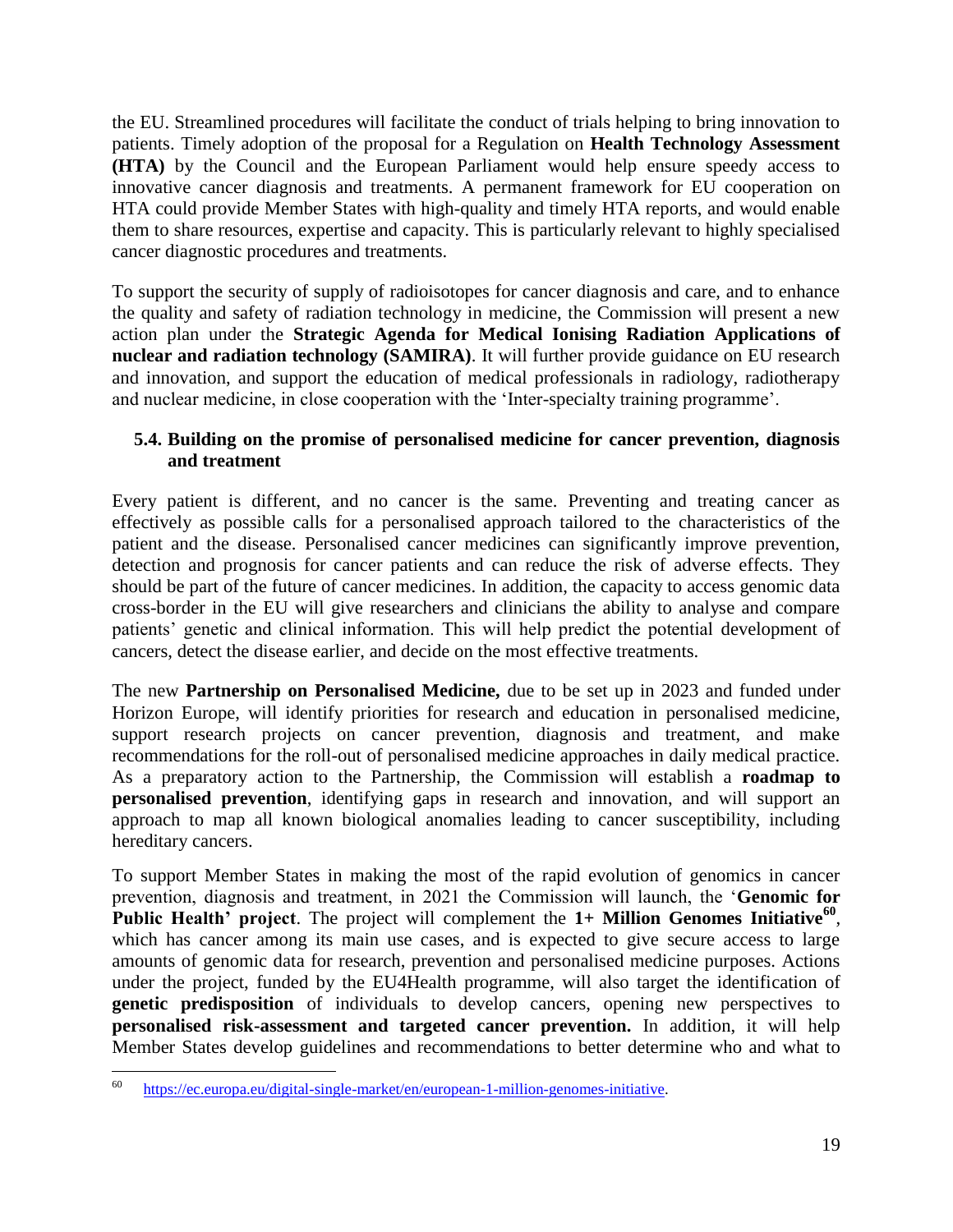test, organise health services to implement genetic testing, and provide<sup>61</sup> specific education and training for health workers to advance our understanding of cancer control.

**Flagship 7:** Alongside the 'Genomic for Public Health' project, the **European Initiative to Understand Cancer** (**UNCAN.eu**), planned to be launched under the foreseen Mission on Cancer to increase the understanding of how cancers develop, will also help identify individuals at high risk from common cancers using the polygenic risk scores technique<sup>62</sup>. This should facilitate personalised approaches to cancer prevention and care, allowing for actions to be taken to decrease risk or to detect cancer as early as possible.

Already from 2021**,** new and existing biomedical research infrastructures networks will also provide **tailored support to researchers working on personalised cancer treatments**. This will include free use of advanced methodologies, technologies, tools and equipment to work on new cancer therapies ranging from initial discovery to novel advanced therapy medicinal products and radiotherapy. It will also include support to further explore and develop the area of therapeutic and **personalised cancer vaccination**, which has taken a massive leap forward with the recent approval of mRNA-based vaccines for COVID-19 showing that this new technology is ready for wider deployment. Patients with advanced melanoma, and head and neck cancers have for example already successfully been treated with mRNA technology.

New platforms, hosted on the **European Open Science Cloud**<sup>63</sup>, will furthermore support interdisciplinary cancer research and enable the delivery of advanced personalised treatments. This collaboration will allow researchers to access, analyse and process research data across disciplines and national borders, including through the European Reference Networks and the EU Network of Comprehensive Cancer Centres while fully complying with data protection laws.

Personalised medicine will also benefit from **High-Performance Computing**. Combining an individual's health data with real-time monitoring through smart devices and pharmacokinetic will form the basis to create a digital twin (i.e. virtual representation) of each person. This will leverage the potential of personalised medicine approaches, and enhance targeted screening and prevention strategies, rapid diagnoses and individualised therapeutic concepts.

To further explore the potential of the innovation of digital technology on cancer treatment, the Commission will from 2021 support **new collaborative projects** bringing together relevant stakeholders and expertise to make use of new approaches to data analytics, **using High-Performance Computing and AI**. These projects will support efforts to advance personalised medicine, focusing initially on **cancers with poor prognosis** such as pancreatic, or head-andneck cancers. Also in 2021, the Innovative Medicines Initiative will launch projects on the use of AI to provide data-driven decision support to health professionals, carers and patients in prevention, diagnosis and treatment, as well as projects on overcoming drug resistance in cancer and on the added value of proton therapy in oesophageal cancer.

<sup>61</sup> Policy Paper on Public Health Genomics in Cancer,

[https://cancercontrol.eu/archived/uploads/PolicyPapers27032017/Policy\\_Paper\\_1\\_Genomics.pdf](https://cancercontrol.eu/archived/uploads/PolicyPapers27032017/Policy_Paper_1_Genomics.pdf) .  $62$  Cancer is a disease that can be affected by changes in either one or many genes, frequently coupled with

environmental factors. A 'polygenic risk score' can inform people about their risk of developing a disease, based on the total number of genetic changes related to specific diseases, including some types of cancers.

<sup>63</sup> [https://ec.europa.eu/info/research-and-innovation/strategy/goals-research-and-innovation-policy/open](https://ec.europa.eu/info/research-and-innovation/strategy/goals-research-and-innovation-policy/open-science/eosc_en)[science/eosc\\_en.](https://ec.europa.eu/info/research-and-innovation/strategy/goals-research-and-innovation-policy/open-science/eosc_en)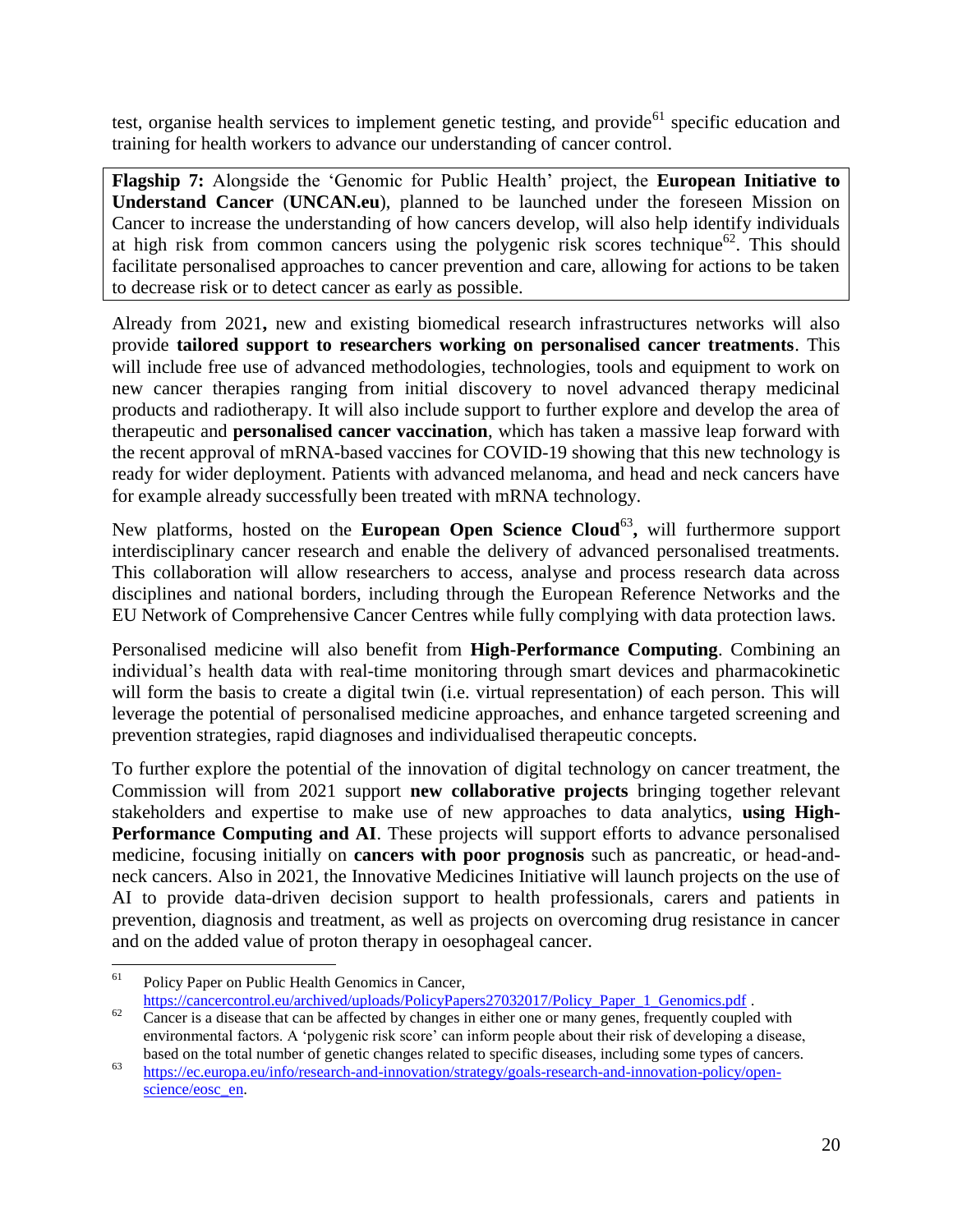### *Flagship initiatives on cancer care*

- Establish an EU Network linking recognised National Comprehensive Cancer Centres in every Member State to improve access to high-quality diagnosis and care – 2021- 2025.
- $\triangleright$  Launch a 'Cancer Diagnostic and Treatment for All' initiative to improve access to innovative cancer diagnosis and treatment – 2021-2025.
- $\triangleright$  Launch UNCAN.eu to help identify individuals at high risk from common cancers 2021-2025.

# *Other actions*

- $\triangleright$  Launch an 'Inter-specialty training programme' focusing on oncology, surgery and radiology to optimise diagnosis and treatment of cancer patients – 2021-2025.
- $\triangleright$  Establish a group of new Reference Networks on specific cancer types 2022-2025.
- $\triangleright$  Create an EU platform to support the repurposing of existing medicines 2021-2025.
- $\triangleright$  Adopt the proposal for a Regulation on Health Technology Assessment 2021.
- Present SAMIRA Action Plan to ensure quality and safety of radiation technology and the supply of radioisotopes of medical importance for diagnostic and treatment – 2021- 2025.
- $\triangleright$  Set up a Partnership on Personalised Medicine 2023.
- $\triangleright$  Develop a roadmap towards personalised prevention 2023-2025
- Launch the 'Genomic for Public Health' project to support Member States in making the most of the rapid evolution of genomics – 2021-2025.
- Launch a new project using High-Performance Computing to rapidly test existing molecules and new drug combinations – 2023-2025.
- Assist researchers working on personalised cancer treatments through tailored support and new digital platforms – 2021-2027.
- $\triangleright$  Support collaborative projects on cancer diagnostics and treatment using High-Performance Computing and AI – 2021-2027.

### <span id="page-21-0"></span>**6. IMPROVING THE QUALITY OF LIFE FOR CANCER PATIENTS, SURVIVORS, AND CARERS**

Thanks to advances in early detection, effective therapies and supportive care, survival rates have increased dramatically. The number of cancer survivors is growing every year, and is now estimated at over 12 million in Europe. This figure includes around 300 000 childhood cancer survivors, a number which is also expected to rise substantially in the years to come. While this is a reason for optimism, survivors, their families and carers can experience significant challenges. These challenges could often be avoided or mitigated by cooperation between health and social care systems, and as well as with employers. In this context, we should no longer focus on 'how long' people live after diagnosis, but rather on 'how well and how long' they live. Europe's Beating Cancer Plan aims not only to ensure that cancer patients survive their illness, but that they live long, fulfilling lives, free from discrimination and unfair obstacles.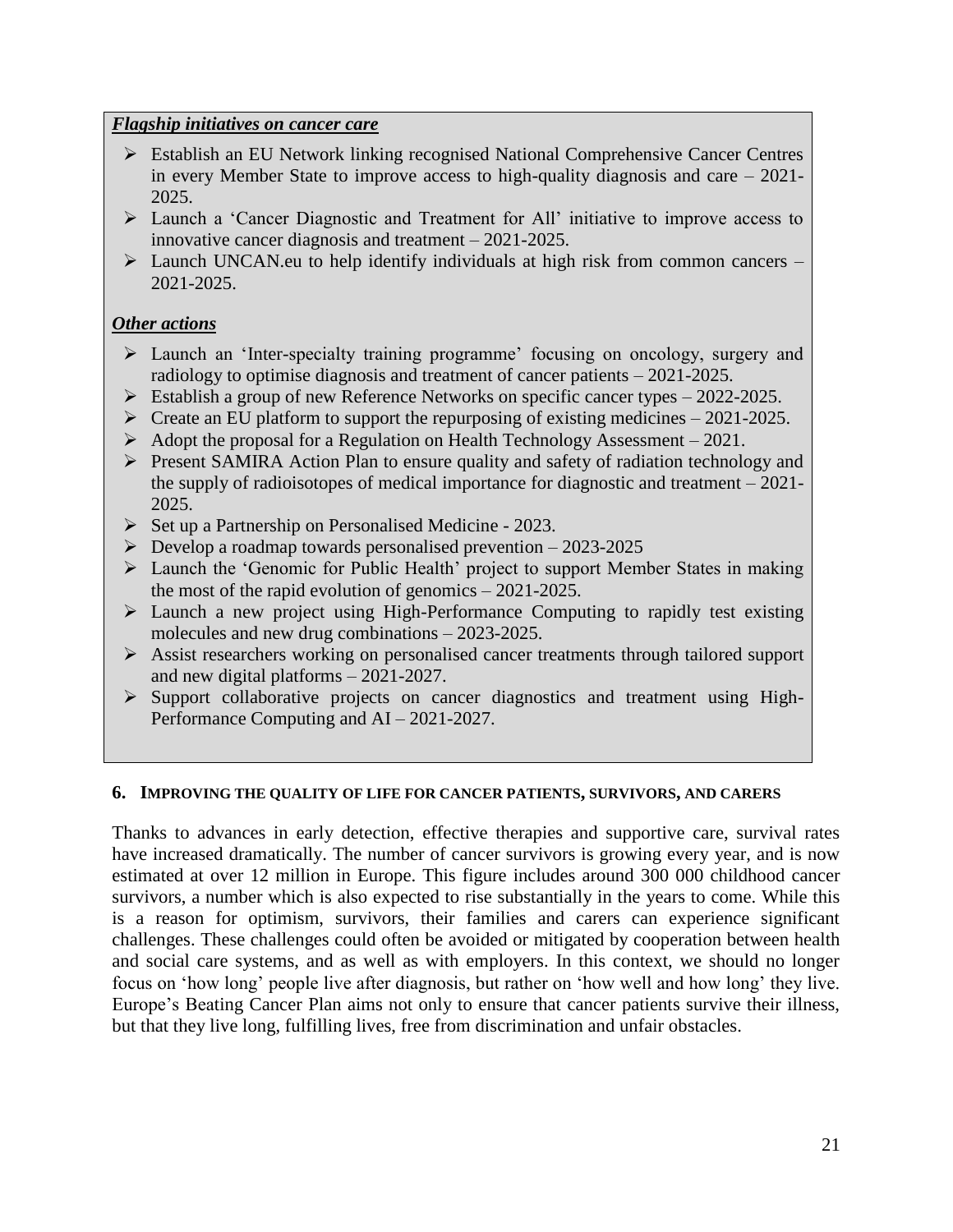**Flagship 8:** Funded by the EU4Health programme, the Commission will launch the '**Better Life for Cancer Patients Initiative**'. It aims to provide, by 2022, a '**Cancer Survivor Smart-Card**' to summarise their clinical history and facilitate and monitor follow-up care including the patients' own experience. This personalised and voluntary 'Card', in the form of an interoperable portable eCard or app will connect the patient with health professionals to improve communication and coordination around medical follow-up. It will be complemented by the creation of a virtual '**European Cancer Patient Digital Centre**' under the foreseen Horizon Europe Mission on Cancer, to support a standardised approach to the voluntary exchange of patients' data and monitoring of survivors' health conditions by 2023.

The most common issues that survivors face stem from insufficient management of late and long-term effects of treatment; poor coordination and lack of communication among healthcare providers; unmet psychosocial needs, and issues related to rehabilitation, emotional distress, tumour recurrence, and metastatic disease. Cancer survivors also face **obstacles to return to work.** Studies indicate that the professional situation of people diagnosed with cancer often considerably deteriorate years after the diagnosis. Measures to facilitate social integration and reintegration in the workplace, including an early assessment and adaptation of working conditions for cancer patients should be integral parts of the patient pathway  $64$ . In addition, because of their medical history, many cancer survivors in long-term remission often experience an unfair treatment in **accessing to financial services**. They often face prohibitively high premiums, although they have been cured for many years, even decades $^{65}$ .

The Commission will foster its support to Member States in promoting **re-skilling and upskilling programmes** to help cancer survivors re-join the labour market, with possible funding support from the **European Social Fund Plus**. In 2022, the Commission will launch a **new study related to the return to work of cancer survivors**, mapping national employment and social protection policies and identifying obstacles and remaining challenges.

Gaps in access to social protection can put the welfare of individuals at risk, increase economic uncertainty for both patients and survivors, and can lead to a poorer health outcomes. In the upcoming Occupational Safety and Health Strategic Framework, the Commission will look into psycho-social risks and disadvantaged groups, including cancer survivors. In addition, the action plan to implement the principles of the **European Pillar of Social Rights<sup>66</sup>** will cover working conditions, social protection and inclusion, health and care promotion for all workers, including those affected by cancer. Furthermore, the recent Green Paper on Ageing<sup>67</sup> is launching a wide debate, including on access, quality and affordability of care and long-term impacts on social protection systems.

The role of **informal carers**, in particular family members, is crucial to support and provide care to cancer patients. Such care activities often come with sacrifices, including difficulties in

 $\overline{a}$ 

<sup>64</sup> [Cancer Control Joint Action \(CanCon\)](https://cancercontrol.eu/archived/):

[https://cancercontrol.eu/archived/uploads/images/Guide/042017/CanCon\\_Guide\\_7\\_Survivorship\\_LR.pdf.](https://cancercontrol.eu/archived/uploads/images/Guide/042017/CanCon_Guide_7_Survivorship_LR.pdf) <sup>65</sup> Patient organisations refer to this issue as so called "Right to be forgotten", which however should not be

confused with the same terminology used in the context of the General Data Protection Regulation .

<sup>66</sup> [https://ec.europa.eu/info/european-pillar-social-rights-0/european-pillar-social-rights-20-principles\\_en.](https://ec.europa.eu/info/european-pillar-social-rights-0/european-pillar-social-rights-20-principles_en)<br>67 0001 0001 0001 0001 0001

<sup>67</sup> COM (2021) 50 final, 27.01.2021.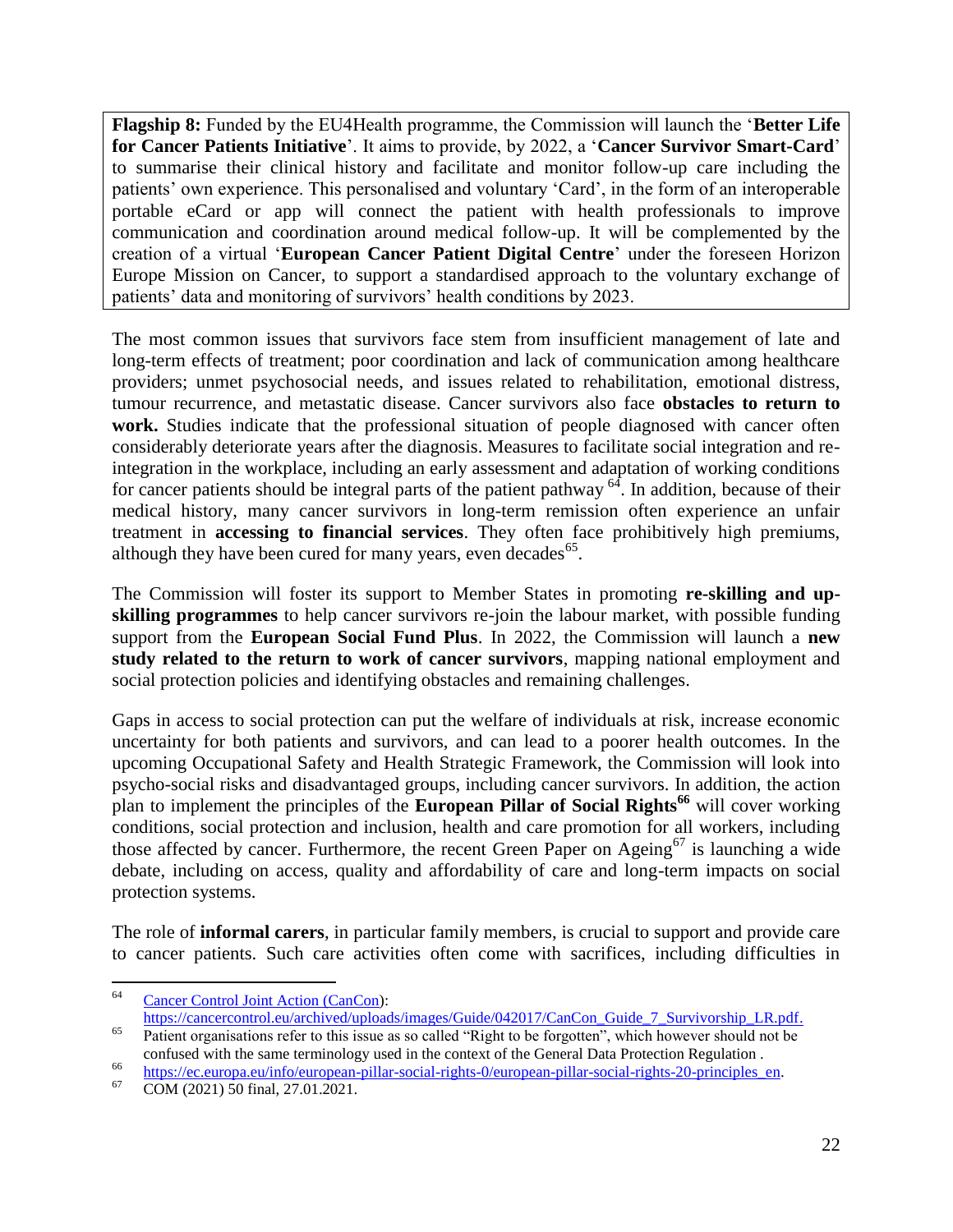reconciling work and caring activities, loss of current income due to reduction of working hours and long-term impacts on their old age income. This also perpetuates inequalities between genders. Moreover, carer's responsibilities can also affect their physical well-being - and in particular their mental health. The Commission will, therefore also ensure that Member States fully transpose the **Directive on work-life balance for parents and carers**, which introduces leave for carers and the possibility to request flexible working time arrangements. The forthcoming **Strategy on the Rights of Persons with Disabilities 2021-2030** intends to promote reasonable accommodation at work for people with disabilities. In this respect, further support to adapt work patterns for those cancer patients and survivors who are considered as people with disabilities will be important.

Through Europe's Beating Cancer Plan, the Commission will closely examine practices in the area of **financial services** (including insurance) from the point of view of fairness towards cancer survivors in long term remission. In the short term, the Commission will work with relevant stakeholders to address access to financial products for cancer survivors. The Commission will also engage in dialogue with businesses to **develop a code of conduct** to ensure that developments in cancer treatments and their improved effectiveness are reflected in the business practices of financial service providers to ensure that only necessary and proportionate information is used when assessing the eligibility of applicants for financial products, notably credit and insurance linked to credit or loan agreements.

### *Flagship initiatives on quality of life for cancer patients and carers*

 Launch the 'Better Life for Cancer Patients Initiative', including a 'Cancer Survivor Smart-Card' and the creation of a virtual 'European Cancer Patient Digital Centre' to support the exchange of patients' data and monitoring of survivors' health conditions – 2021-2023.

### *Other initiatives:*

- $\triangleright$  Ensure full implementation of the Directive on work-life balance for parents and carers 2021-2022.
- $\triangleright$  Address fair access for cancer survivors to financial services (including insurance), via a code of conduct and a reflection on long-term solutions – 2021-2023.

### <span id="page-23-0"></span>**7. REDUCING CANCER INEQUALITIES ACROSS THE EU**

A number of indicators show major differences in cancer prevention and care between and within Member States. These inequalities can be seen in access to prevention programmes, in rates of early cancer detection, diagnosis, treatment, survival and measures to improve quality of life of cancer patients and survivors. For instance, mortality rates from colorectal cancer are substantially higher among men than among women<sup>68</sup>. Differences in survivorship and access to care can be explained by gender differences, a combination of lower exposure to risk factors, better access to screening programmes and health services, and better capacity to absorb the social and financial consequences of cancer. Furthermore, persistent discrepancies can also be

<sup>68</sup> https://ec.europa.eu/health/sites/health/files/state/docs/2020\_healthatglance\_rep\_en.pdf.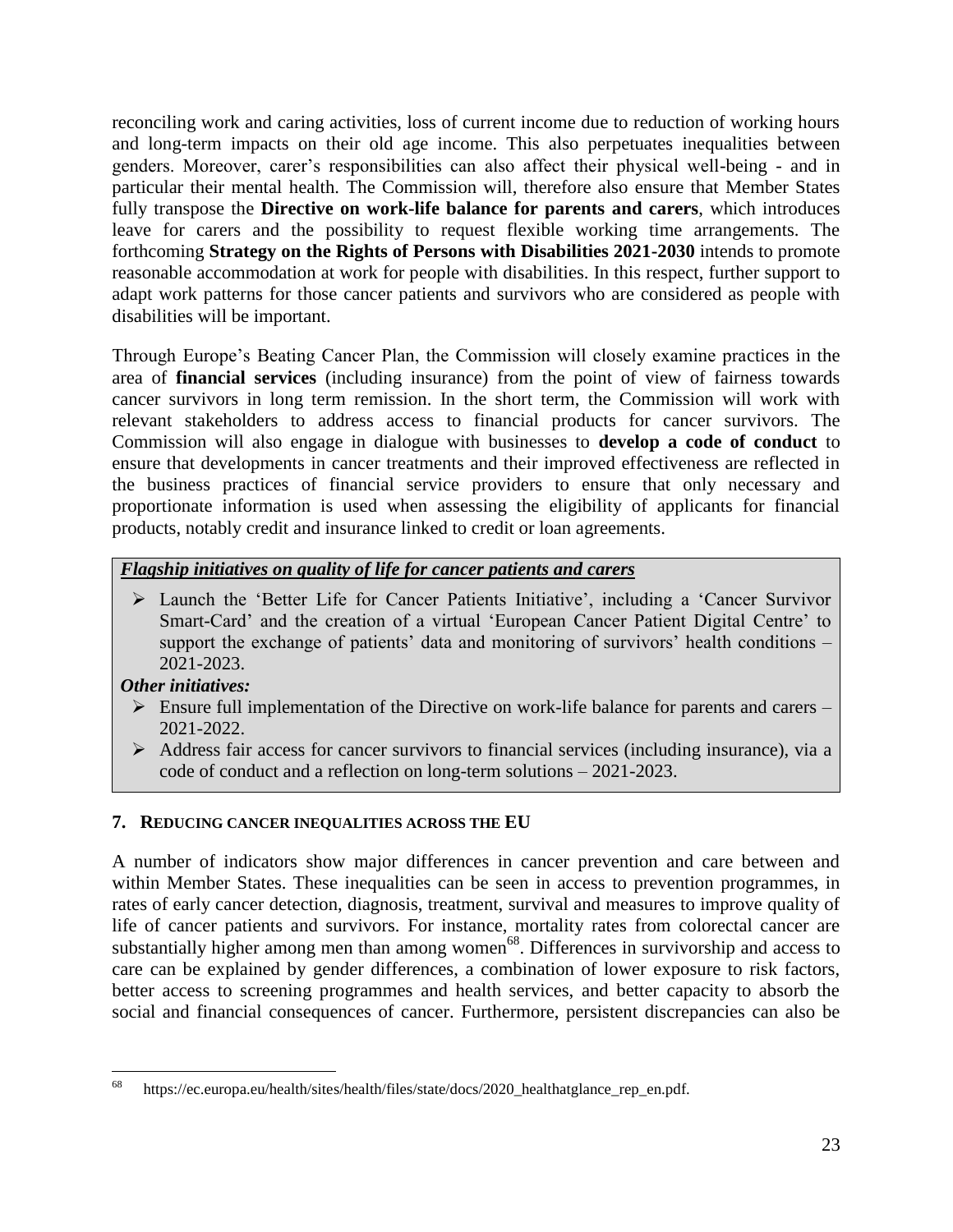observed for women<sup>69</sup>, older people, persons with disabilities, and disadvantaged and marginalised groups, like people with a minority racial or ethnic background and people living in poverty.

These inequalities are unacceptable in a European Health Union that seeks to protect everyone. There should be no first- and second-class cancer patients in the EU. Europe's Beating Cancer Plan aims to address these inequalities across the entire disease pathway. It will tackle these issues also in conjunction with the actions under the Pharmaceutical Strategy for Europe and the forthcoming EU Disability Rights Strategy.

**Flagship 9:** In 2021, the Commission will establish a **Cancer Inequalities Registry**. It will identify trends, disparities and inequalities between Member States and regions. Alongside regular qualitative assessments of the country-specific situation, the Registry will identify challenges and specific areas of action to guide investment and interventions at EU, national and regional level under Europe's Beating Cancer Plan.

Several actions outlined in the Cancer Plan will address inequalities between and within EU Member States. The updated Council Recommendations on cancer screening will advise Member States on the latest approaches to cancer screening, coupled with quality assurance schemes and accreditation for screening and treatment of breast, colorectal and cervical cancer. The EU Network of Comprehensive Cancer Centres will support Member States in establishing at least one National Comprehensive Cancer Centre by  $2025^{70}$ , ensuring that 90% of eligible patients have access to such Centres by 2030.

To reduce inequalities in access to healthcare services, Member States can benefit from EU Cohesion Policy Funds, for instance through the use of mobile healthcare units for cancer screening, or laboratory diagnostics. This is particularly important for those living in the most deprived and isolated communities with restricted access to large urban centres. These projects aim to provide healthcare and cancer services, with an emphasis on disease prevention and early diagnosis. The mobile units, staffed with a multidisciplinary team, visit communities on a regular basis and connect with established health facilities. The Commission will also promote the use of advanced mobile technologies by healthcare providers through the future EU4Health and Digital Europe programmes. Digital Europe supports the deployment of fast connectivity in line with the Gigabit Society targets for  $2025^{71}$ . The EU will offer priority funding to projects involving health facilities with a public service mission. Finally, by supporting the delivery of affordable, accessible and fair mobility for all, the Smart and Sustainable Mobility Strategy will help to better connect people and patients in remote areas with hospitals and healthcare hubs.

<sup>69</sup> This is for instance due to comparatively lower financial resources women have at their disposal to absorb the monetary consequences of cancer and less time resources for treatment and recovery, due to the persistent gender pay, earnings, and pension gaps and women's disproportionate caring responsibilities, https://eurlex.europa.eu/legal-content/EN/TXT/?uri=CELEX%3A52020DC0152.

<sup>&</sup>lt;sup>70</sup> For larger Member States, one Centre per 5 million inhabitants is recommended.

<sup>71</sup> 'Connectivity for a Competitive Digital Single Market - Towards a European Gigabit Society' (COM(2016) 587 final).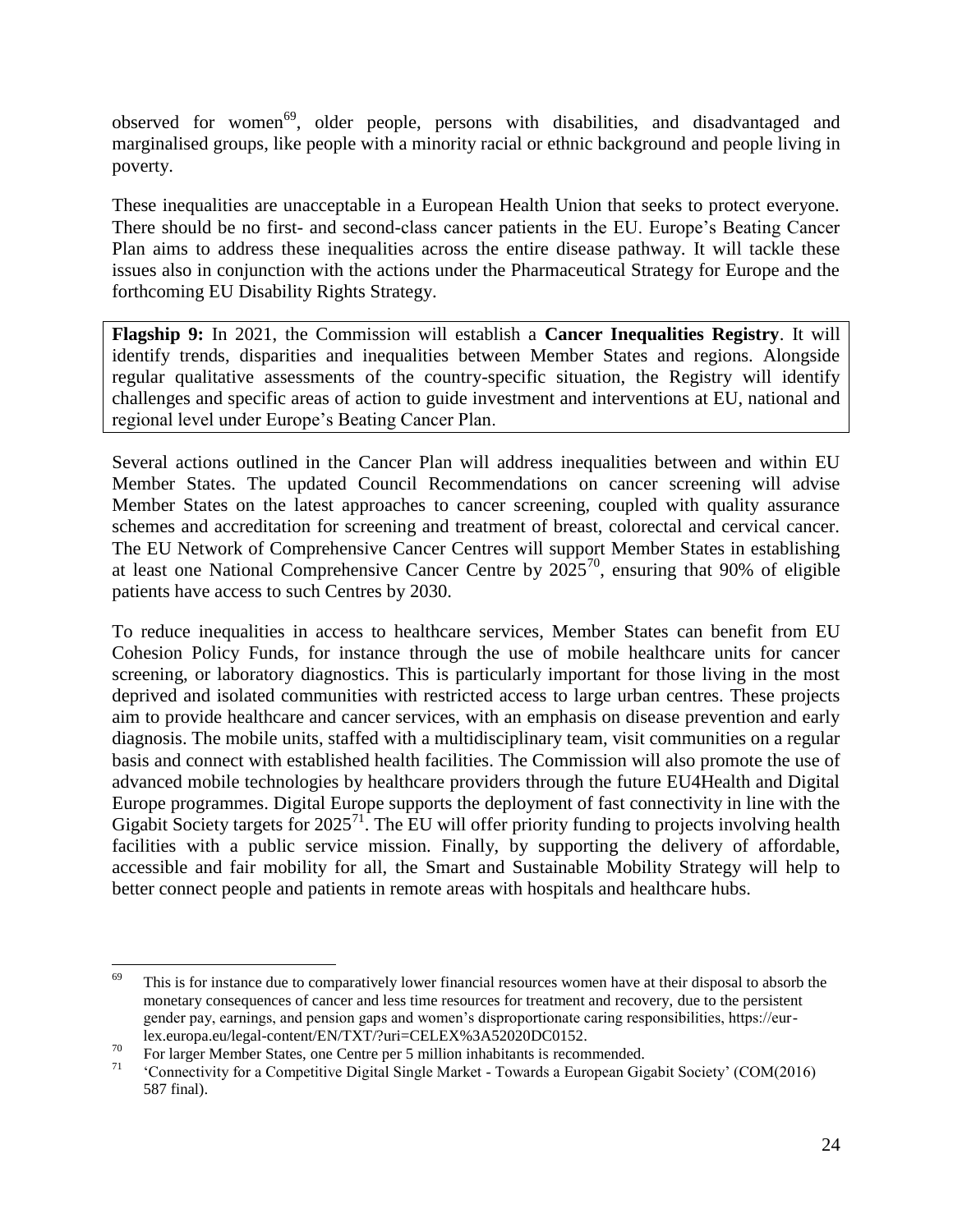The COVID-19 pandemic has even further hit the most disadvantaged groups in our society, including cancer patients. Isolation and containment measures due to the COVID-19 pandemic have affected their follow-up care and quality of life. The EU is working to ensure continued and equitable access to care, including in crisis situations, and Europe's Beating Cancer Plan is a key part of these efforts.

Actions in this area include **strengthening and integrating telemedicine and remote monitoring** in health and care systems by supporting research, innovation and deployment actions with EU funds. This will help to protect immunosuppressed cancer patients from exposure to infectious diseases such as COVID-19. These developments can also support patients in remote or rural areas. Furthermore, the virtual consultation model of the European Reference Networks will be promoted to support knowledge-sharing among healthcare professionals. Through the EHDS, the Commission will work to remove barriers to cross-border provision of digital health services. Measures will also include **training** and continuous education for the cancer workforce.

### *Flagship initiative on inequalities*

 Launch a Cancer Inequalities Registry to map trends in key cancer data identifying inequalities between Member States and regions– 2021-2022.

### *Other actions*

- $\triangleright$  Strengthen and integrate telemedicine and remote monitoring in health and care systems; promote the virtual consultation model of the ERNs – 2021-2023.
- $\triangleright$  Improve the overall resilience, accessibility and effectiveness of European health systems to safeguard provision of cancer care in future health crises – 2021-2025.
- Mainstream equality action in other areas addressed by Europe's Beating Cancer Plan such as screening and high-quality cancer care – 2021-2025.

### <span id="page-25-0"></span>**8. PUTTING CHILDHOOD CANCER UNDER THE SPOTLIGHT**

The European Union can and should do more to protect our children from cancer. In 2020, over 15,500 children and adolescents were diagnosed with cancer, with over 2,000 young patients losing their lives to it<sup>72</sup>. In fact, cancer is the principal cause of death by disease in children beyond the age of one. However, important differences exist between childhood and adult cancers in terms of the type of cancer, how far it spreads, and how it is treated. For example, by the time they are diagnosed, 80% of paediatric cancers have already spread to other parts of the body, compared to about 20% of adult cancers.

**Flagship 10:** In 2021, the Commission will launch the **'Helping Children with Cancer Initiative'** to ensure that children have access to rapid and optimal detection, diagnosis, treatment and care. This initiative will be funded under the future EU4Health programme to facilitate access to early diagnosis and quality treatment through the new Network of

<sup>72</sup> <sup>72</sup> Most recent estimates from the European Cancer Information System (ECIS) for the EU-27 countries.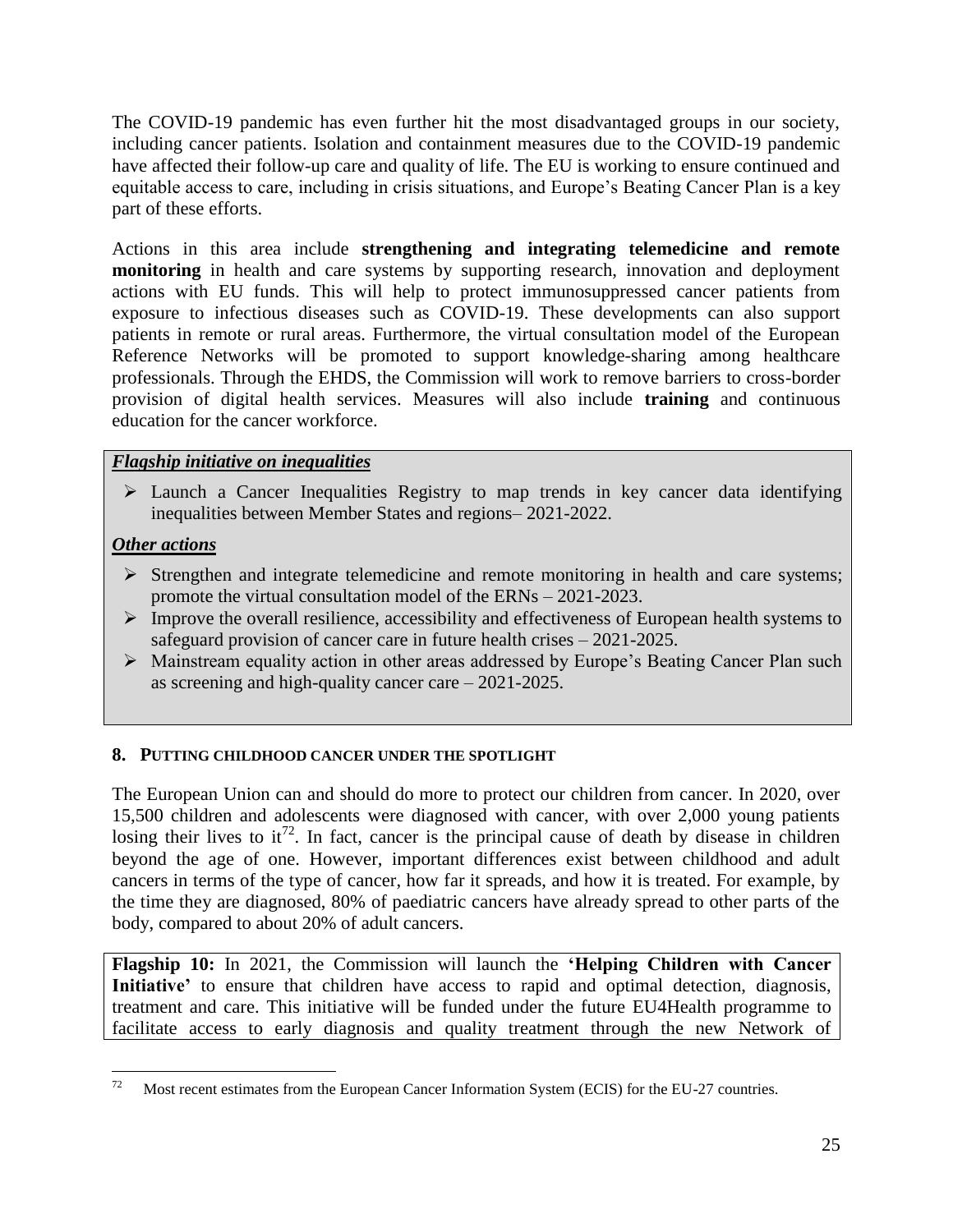Comprehensive Cancer Centres. It will support training and enable the sharing of best practice and standards of care for children with cancer, complementing the actions implemented by the new European Reference Networks.

Up to 30% of children affected by cancer suffer severe long-term consequences. As the number of childhood cancer survivors continues to grow, comprehensive care, treatment and follow-up are essential to help young patients make a good recovery and enjoy an optimal quality of life<sup>73</sup>. The new '**Cancer Survivor Smart-Card**' will also address the specificities of childhood cancer survivors, including long-term monitoring of outcomes and potential toxicity of treatments, rehabilitation, psychological support, educational modules, connectivity with healthcare staff, and information about past clinical history. The Card will also help tailor follow-up care for the child patients, with the input of carers and in agreement with the family. Beyond the individual level, the upgraded **European Cancer Information System** with a new section, specifically tailored and dedicated to childhood cancers will facilitate monitoring and further research. In addition, the revision of the **Orphan and Paediatric Regulations** will be reviewed to improve the conditions for studying and authorising new cancer medicines for use in children.

The Commission will establish in 2022 a new '**EU Network of Youth Cancer Survivors**' to complement the actions under the 'Helping Children with Cancer Initiative', which will connect young cancer survivors and their families as well as informal and formal carers. The Network will help strengthen long-term follow-up in cancer care plans at national and regional level. Children, adolescents and young adult survivors will be nominated as Network representatives in Member States. Particular attention should be given to limit the disruptive impact of cancer on the education of children and young people affected by cancer, either as patients or carers.

Young cancer patients will also be supported under the foreseen **Horizon Europe Cancer Mission**. For example, the planned '**Childhood cancers and cancers in adolescents and young adults: cure more and cure better**' initiative could increase understanding of cancer initiation and progression and boost the transformation of paediatric cancer care with evidence based information to advance diagnostics, treatment and survivorship support.

# *Flagship initiative on paediatric cancer*

 $\triangleright$  Launch the 'Helping Children with Cancer Initiative' to ensure that children have access to rapid and optimal detection, diagnosis, treatment and care – 2021.

# *Other initiatives*

- Establish an 'EU Network of Youth Cancer Survivors'– 2021-2022.
- Launch the Childhood cancers and cancers in adolescents and young adults' initiative to increase understanding of paediatric cancer – 2022-2025.

<sup>73</sup> <sup>73</sup> [https://siope.eu/media/wp-content/uploads/2013/09/European\\_Standards\\_final\\_2011.pdf.](https://siope.eu/media/wp-content/uploads/2013/09/European_Standards_final_2011.pdf)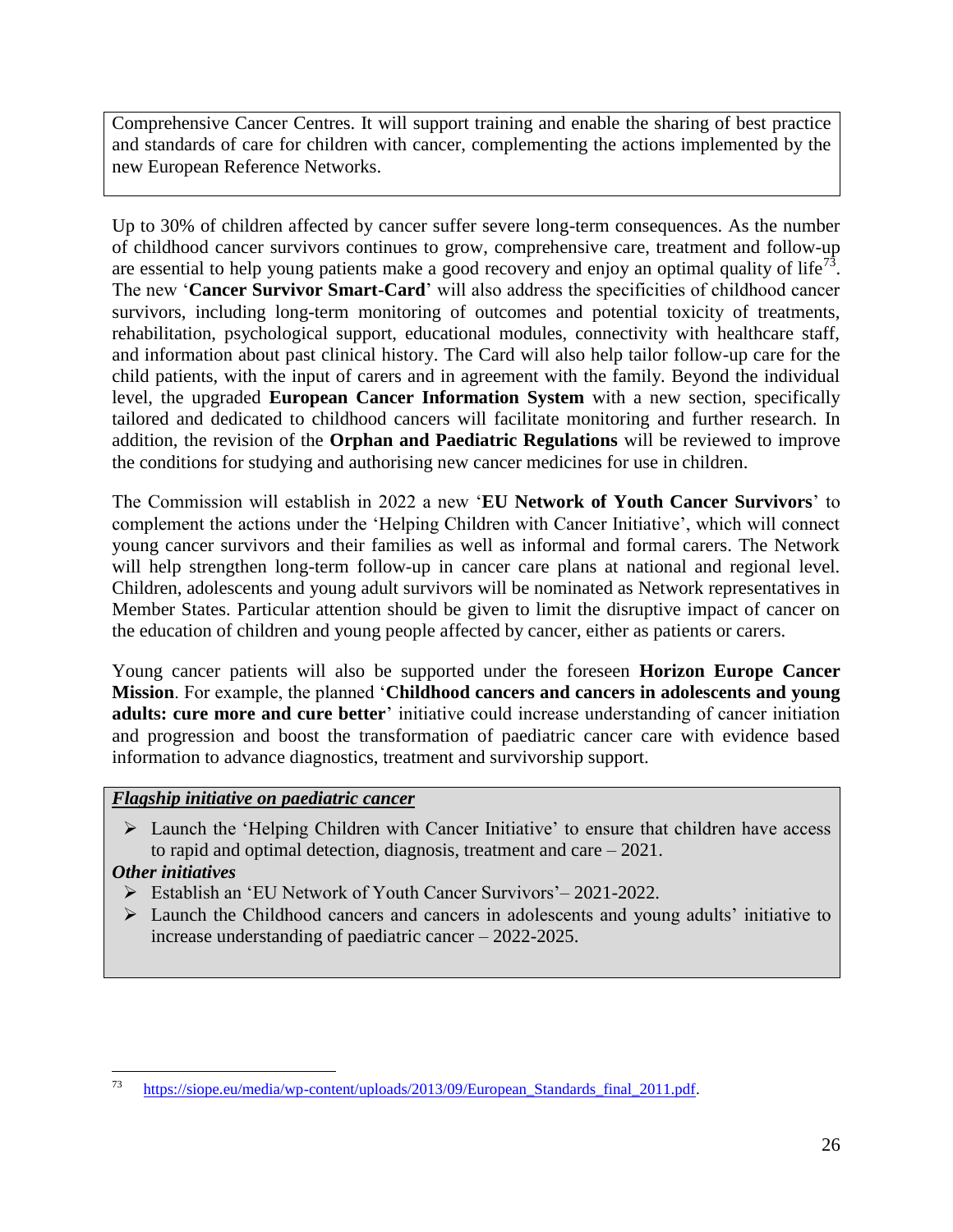### <span id="page-27-0"></span>**9. FUNDING**

Europe's Beating Cancer Plan will be implemented, enabled and supported using the whole range of Commission funding instruments with a **total of €4 billion** being earmarked for actions addressing cancer. A substantial share of the future **EU4Health programme**, totalling  $€1.25$ billion, will be used to support actions and initiatives outlined in the Cancer Plan. For instance, major initiatives that will receive support include the 'EU Mobile App for Cancer Prevention', the 'EU Network of Comprehensive Cancer Centres', 'Helping Children with Cancer', 'Better Life for Cancer Patients', the 'Knowledge Centre on Cancer' and the 'EU Inter-specialty Training'.

Financial support will also be provided through other EU funding instruments, reflecting the whole-of-government approach and diversity of actions coming under Europe's Beating Cancer Plan. For example, the **Horizon Europe** Framework Programme for Research and Innovation<sup>74</sup> could provide a total of up to  $\epsilon$ 2 billion to support the foreseen Mission on Cancer and other cancer related research projects including for research infrastructures and the Partnerships. Erasmus+, the European Institute for Technology and Marie Skłodowska-Curie actions could provide up to a total of €500 million for projects in education, training and research in the field of cancer<sup>75</sup>. The **Digital Europe programme** will provide financial support of up to  $\epsilon$ 250 million for cancer-related project, and support wider digital investments, such as relating to electronic data, cybersecurity and digital skills from which the health sector will benefit.

The **Cohesion Policy Funds** (European Regional Development Fund, Cohesion Fund and European Social Fund Plus) will provide support to Member States and their regions to improve their health systems' resilience, accessibility and effectiveness. In this context, funding will support actions ranging from health promotion and disease prevention, improving access to prevention, early detection and screening, and treatment, as well as research and development projects relating to oncology. The funds could, for example, invest in equipment and infrastructure in oncology wards and prevention centres, in the development and implementation of telemedicine, eHealth applications and tools, or in health workforce skills for cancer care. While most interventions will be implemented in national or regional programmes, in line with state aid rules, the Interreg programmes under the European Regional Development Fund also offer cross-border or transnational funding possibilities<sup>76</sup>.

As Cohesion Policy Funds are under shared management, Member States and their national and regional authorities will be responsible for setting priorities on the basis of existing needs, and carrying out these investments. Member States are strongly encouraged to make full use of all options to implement the measures included in the Cancer Plan.

<sup>74</sup> <sup>74</sup> Beside the proposed Cancer Mission, Horizon Europe finances research and pilot projects under the thematic areas in the "Health" cluster with a EUR 8.2 billion budget.

<sup>&</sup>lt;sup>75</sup> Due to the bottom-up nature of these programmes the funding cannot be provided through dedicated calls. Therefore this indicative amount reflects the budget of previous cancer-related projects in the period 2014- 2020.

<sup>&</sup>lt;sup>76</sup> E.g. under the cross-border cooperation Interreg programme for the Euregio Meuse-Rhine (Aachen-MaastrichtLiège), the university hospitals cooperate on cancer treatment:<https://www.oncocare.eu/> or on rare diseases: [https://www.emradi.eu/en/about-emradi.](https://www.emradi.eu/en/about-emradi)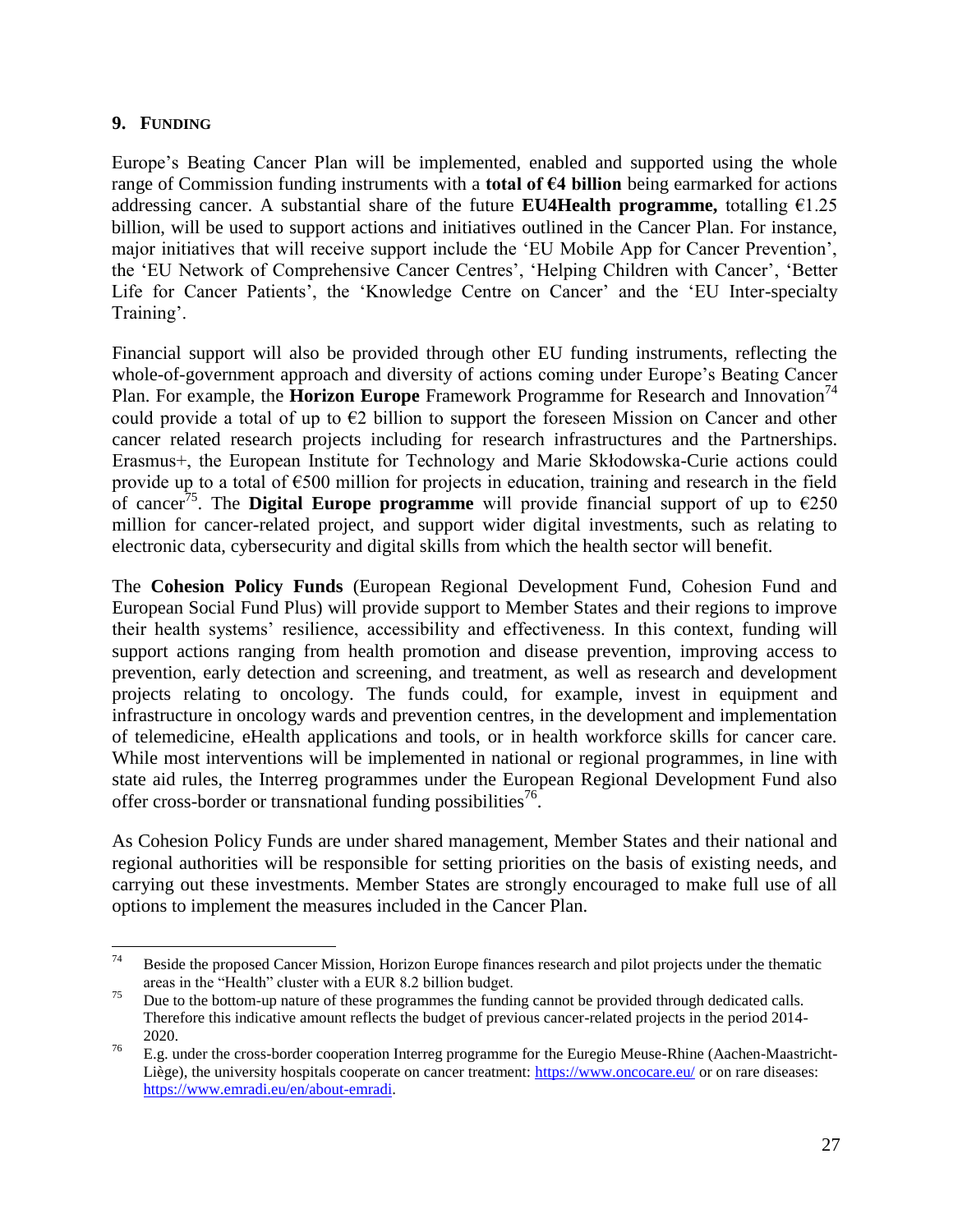Under the 'Next Generation EU' EU budget and recovery plan, an unprecedented **Recovery and Resilience Facility**, with a budget of  $\epsilon$ 672.5 billion in non-repayable support and loans, is being created to finance reforms and investments. The Facility will support the recovery from the COVID-19 pandemic and help overcome its economic and social impact. Member States are prompted to identify investments that may include health infrastructure, equipment, digital transformation of healthcare, manufacturing capacity for medicines and medical devices, in particular if they are linked to addressing the Country Specific Recommendations, which guide the reforms and investment to be supported by the Facility, including in cancer care.

In addition, the Commission has put forward a proposal for a **Technical Support Instrument**<sup>77</sup>, to provide practical support to all EU Member States who express interest in institutional, administrative and growth-enhancing reforms.

Cancer-related investments by Member States and public and private entities could also be mobilised through EU budget guarantees, for instance through the InvestEU programme. It will offer loans and equity financing for investments in hospitals, primary care and community care facilities, eHealth, the healthcare workforce, and in innovative health products, services and care models. To facilitate the use of EU funding instruments for cancer investment, the Commission will **set up a knowledge sharing mechanism to inform Member States** about the different EU funding mechanisms and how they can be utilised.

### <span id="page-28-0"></span>**10. INTERNATIONAL COLLABORATION AND COORDINATION**

The Commission has a longstanding collaboration with international organisations such as WHO and OECD on health issues including on cancer. This cooperation will continue to be pursued for instance with WHO within the recently agreed framework of collaboration on non-Communicable diseases<sup>78</sup>, which has a key focus on cancer. In addition the Commission will reinforce its work with specialised agencies and actors such as WHO's International Agency for Research on Cancer<sup>79</sup>, or the European Network of Cancer Registries<sup>80</sup> to facilitate collaboration to take action against cancer also beyond the borders of the EU. Furthermore, continued EU support to strengthening health systems in partner countries and advancing universal health coverage including primary health care, directly contributes to improving prevention, detection, treatment and care of cancer.

Third countries will benefit from the work and actions under the Europe's Beating Cancer Plan, notably through collaborative research within the framework of Horizon Europe. To effectively tackle global challenges such as cancer, international cooperation will be significantly strengthened within Horizon Europe to ensure access to talent, knowledge, know-how, peer to peer experts, facilities and markets worldwide. In addition, outputs and evidence generated by the Cancer Plan, notably best practices, lessons learnt, guidelines or screening programmes, will be made available and can be implemented and adapted to the national contexts of third

 $\overline{a}$ 

 $^{77}$  The Technical Support Instrument (TSI) is the successor to the Structural Reform Support Programme (SRSP) Joint Statement of the European Commission and the WHO Regional Office for Europe "A deeper and result oriented partnership for health in Europe" of 14 September 2020.

 $^{79}$  [https://www.iarc.who.int/.](https://www.iarc.who.int/)

[https://www.encr.eu/.](https://www.encr.eu/)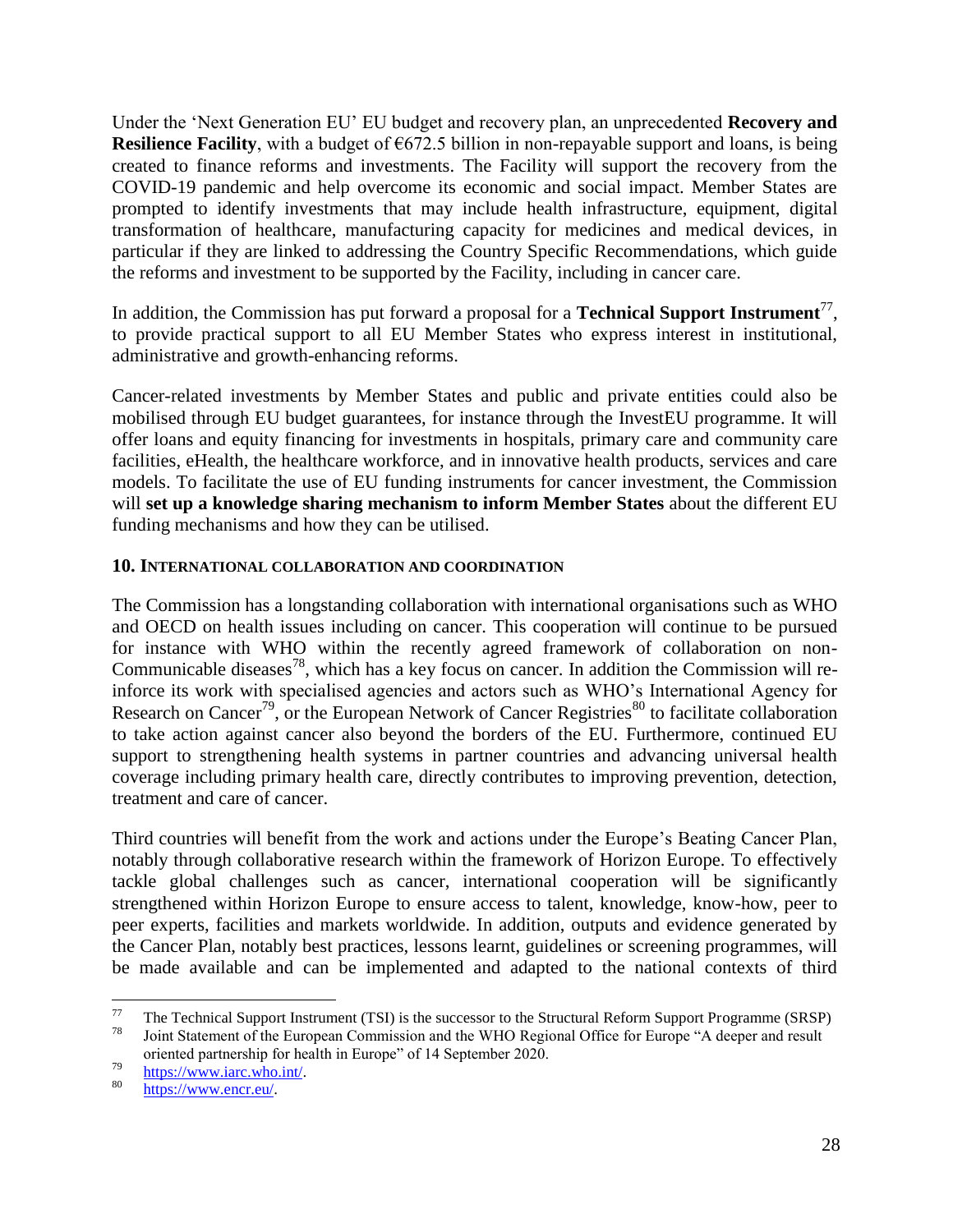countries. Accompanying partner countries in cancer campaigns and outreach associating EU Delegations, international actors and UN agencies on the ground is key for an effective impact. For example, the guidelines, or systematic reviews produced through the European Commission Initiative on Breast Cancer<sup>81</sup> are already, or will be used in several countries outside of the  $EU^{82}$ .

### <span id="page-29-0"></span>**11. IMPLEMENTATION AND GOVERNANCE: DELIVERING TOGETHER**

The Commission will establish the EU **Cancer Plan Implementation Group**, to align actions and policies across the European Commission and other EU institutions. The group will meet regularly to discuss and review implementation of the Cancer Plan and of the foreseen Horizon Europe Mission on Cancer. It will work closely with:

- the European Parliament committees that deal with cancer-related issues;
- Member States (through the Steering Group on Health Promotion, Disease Prevention and the Management of Non-Communicable Diseases);
- the Cancer Mission Board functioning as a scientific advisory group; and
- a stakeholder contact group, in particular consisting of patient groups, established under the Commission's Health Policy Platform.

The Commission will be meeting with representatives of these institutions and stakeholder groups in regular intervals, at least twice per year. This approach will enable EU institutions and stakeholders to work together more consistently and make ownership of Europe's Beating Cancer Plan fully inclusive.

The implementation of the Cancer Plan will be monitored through an implementation roadmap and progress indicators. The roadmap and indicators will reflect the actions included in the Cancer Plan and will undergo regular review by the Implementation Group. Building on the augmented European Cancer Information System, the Commission will also regularly collect and publish relevant data to monitor trends and feed into the Cancer Inequalities Registry. This will also help monitor progress for all actions in the Cancer Plan, including their impact on competitiveness, the environment, and health beyond cancer.

Europe's Beating Cancer Plan will be reviewed by the end of 2024. The review will assess whether the action taken is sufficient to achieve the objectives, or whether additional measures are necessary.

### <span id="page-29-1"></span>**12. CONCLUSION**

Europe can collectively do more. In a strong European Health Union, addressing cancer needs to become a shared political, operational and scientific priority. Europeans expect and deserve to live in a society that protects them from avoidable cancers, that ensures early detection, and that provides equitable, affordable, high-quality and sustainable cancer care to those who need it. Europe's Beating Cancer Plan is an ambitious strategy that offers specific solutions to meet these

<sup>81</sup> <sup>81</sup> <https://healthcare-quality.jrc.ec.europa.eu/european-breast-cancer-guidelines>

Bahrain, Chile, China, Mexico, Tunisia.